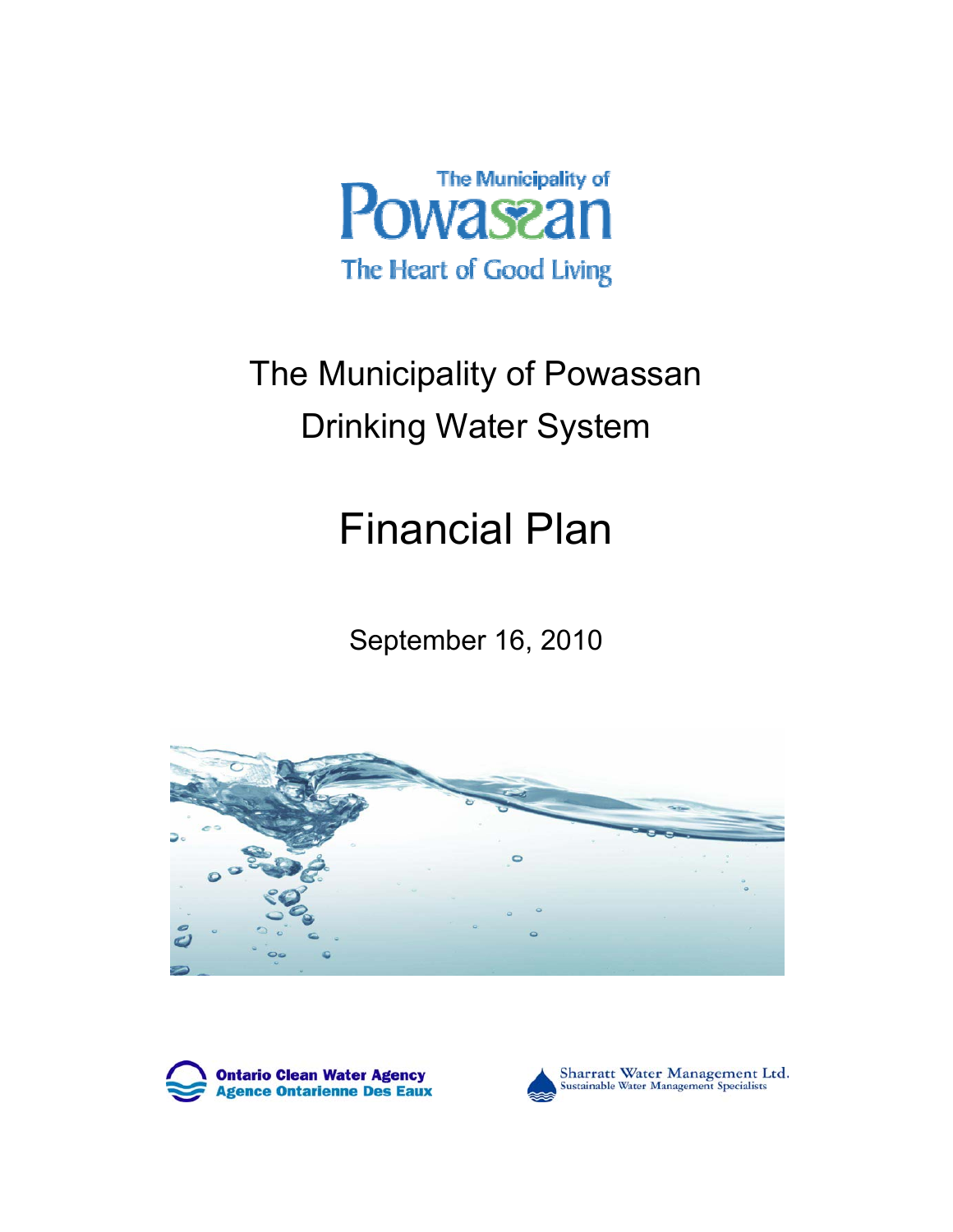## **Table of Contents**

| 1 <sub>1</sub> |  |
|----------------|--|
| 1.1            |  |
| 1.2            |  |
| 1.3            |  |
| 2.             |  |
| 2.1            |  |
| 2.2            |  |
| 2.3            |  |
| 2.4            |  |
| 2.5            |  |
| 3.             |  |
| 3.1            |  |
| 3.2            |  |
| 3.3            |  |
| 4.             |  |
| 5.             |  |
| 5.1            |  |
| 5.2            |  |
| 5.3            |  |
| 5.4            |  |
| 5.5            |  |
| 6.             |  |
|                |  |
|                |  |
|                |  |
|                |  |
|                |  |

Appendix O. REG. 453/07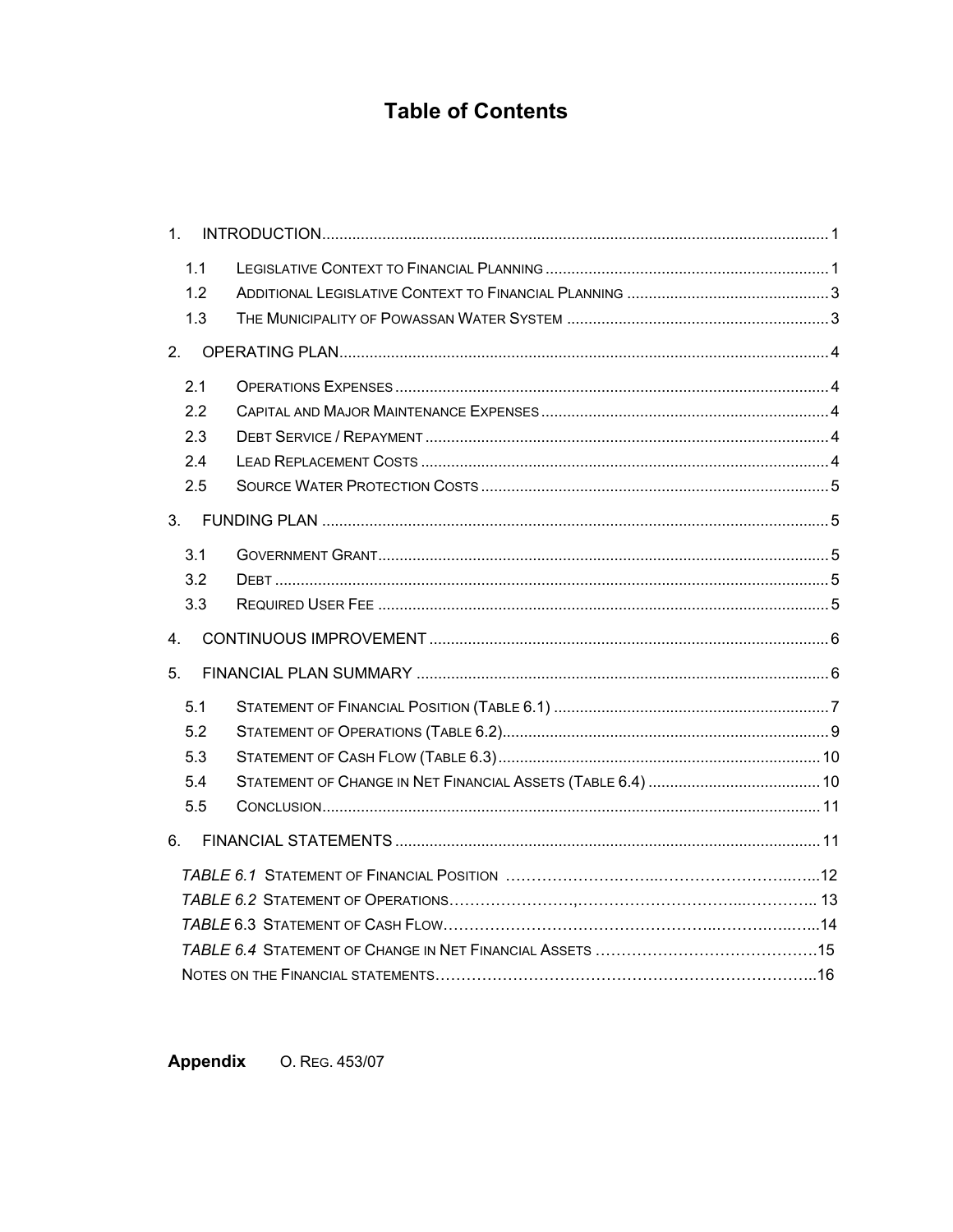# **1. Introduction**

The Municipality of Powassan has authorized the Ontario Clean Water Agency and Sharratt Water Management Ltd. to develop the Financial Plan for the Municipality's drinking water systems. The Financial Plan was prepared in accordance with the Financial Plan regulation (O. Reg. 453/07) made under the Safe Drinking Water Act, as well as the provisions of the financial planning guidelines published by the Ministry of the Environment (MOE) in August, 2007 entitled "Toward Financially Sustainable Drinking-Water and Wastewater Systems". The proposed water rates are set out in the POWASSAN WATER SYSTEM FINAL RATE REPORT (FINAL RATE REPORT), dated September 10, 2010.

The FINAL RATE REPORT estimates the capital replacement and major maintenance costs from the year 2010 to the year 2044. The operating plan includes a projection of revenue sources, including user fees, that fund all operating costs to 2016 and makes provision for the capital and major maintenance needs to 2044. User fees are set so that adequate reserves are developed in order to fund capital and major maintenance expenses.

The Financial Plan was developed for the Municipality's drinking water systems, based on the FINAL RATE REPORT, as well as tangible capital asset information that the Municipality generated in accordance with the Public Sector Accounting Board (PSAB) standard requirements. The Financial Plan includes financial statements for 2009 and a projection of financial statements over seven years from the year 2010 to the year 2016.

## **1.1 Legislative Context to Financial Planning**

There have been a number of legislative initiatives affecting water system management and operations over the past decade. These initiatives were precipitated as a result of the water borne illness tragedy in Walkerton in 2000 and the subsequent public inquiry chaired by the Honourable Dennis O'Connor. The Inquiry Report recommended a comprehensive approach to the delivery of safe drinking water in Ontario.

The MOE has responded to the Inquiry recommendations by making several legislative changes. One change having directly related to the development of the Financial Plan was the passage of the Safe Drinking Water Act, 2002 (SDWA). It requires owners of municipal drinking water systems to apply for and obtain a Municipal Drinking Water

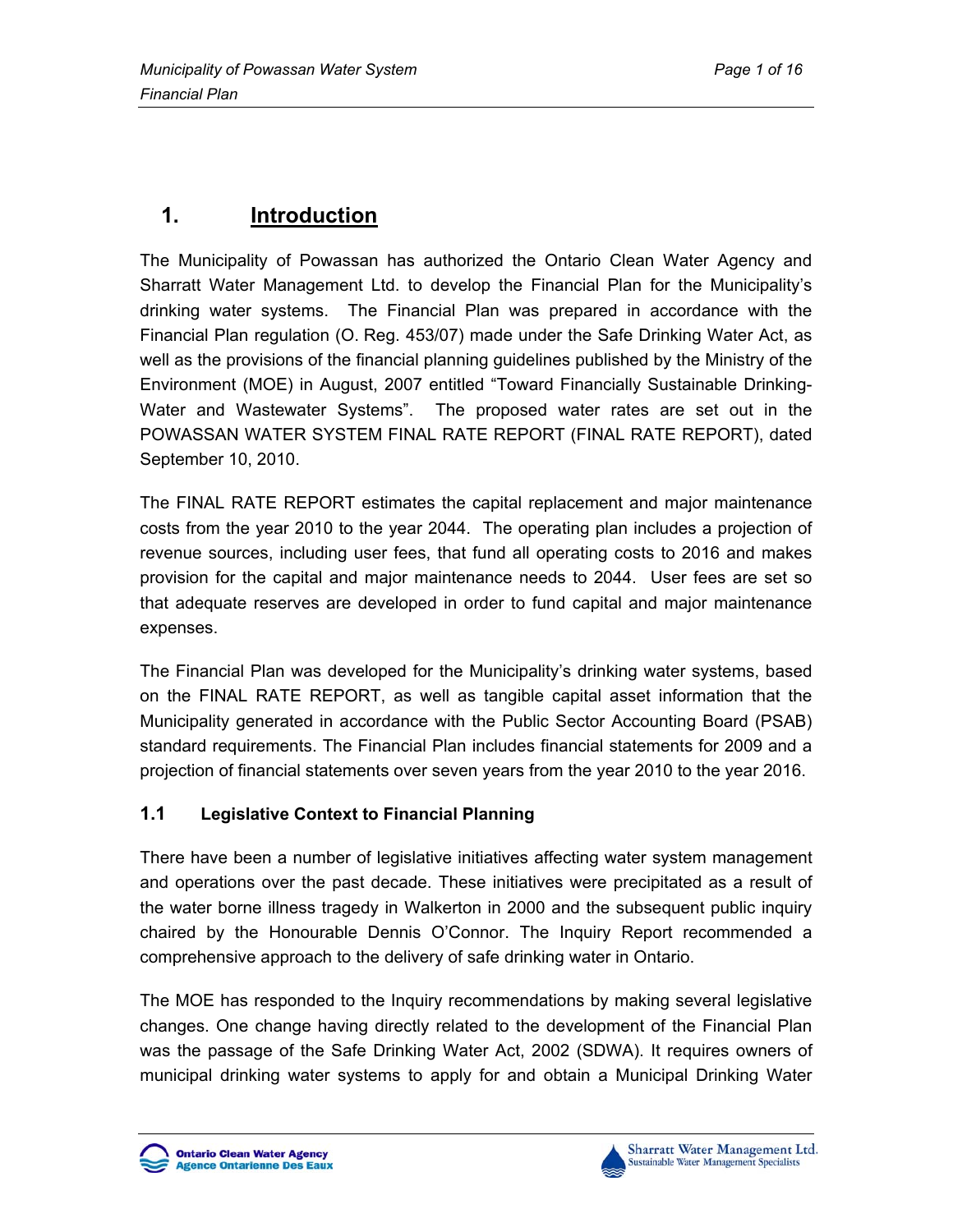Licence. There are five elements that must be in place in order for the owner of a drinking water system to obtain a licence:

- 1) A Drinking Water Works Permit to establish or alter a drinking-water system.
- 2) An accepted Operational Plan. The Drinking Water Quality Management Standard (DWQMS) is the standard upon which operational plans are based. The plan documents an operating authority's quality management system (QMS).
- 3) An Accredited Operating Authority. A third party audit of an operating authority's QMS will be the basis for accreditation.
- 4) A Permit to Take Water.
- 5) A Financial Plan that must be prepared and approved in accordance with the prescribed requirements in the Financial Plans Regulation.

Under section 30 of the SDWA, the Financial Plan element of the licence program must either be prepared in accordance with the Sustainable Water and Sewage System Act, 2002 (SWSSA) or in accordance with the requirements set by the Minister of the Environment. SWSSA regulations have not been published. Accordingly, the requirements set by the Minister of Environment apply as per the 2007 MOE guidelines.

Regulation 453/07 of the Safe Drinking Water Act was passed in 2007 and contains two key provisions that apply to existing water systems:

A person who makes an application under the Act for a municipal drinking water licence shall, before making the application, prepare and approve financial plans for the system that satisfy the requirements of Reg. 453/07 (O. Reg. 453/07, S. 1(1)).

As a condition in a municipal drinking water licence that is issued in response to an application made under section 33 of the Act for a municipal drinking water licence, the Director shall include a requirement that the owner of the drinking water system, by the later of July 1, 2010 and the date that is six months after the date the first licence for the system is issued, prepare and approve financial plans for the system that satisfy the requirements prescribed Reg. 453/07 (O. Reg. 453/07, S. 1(3)).

Several other provisions are also set out in the regulation that must be met by a municipality operating a water system:



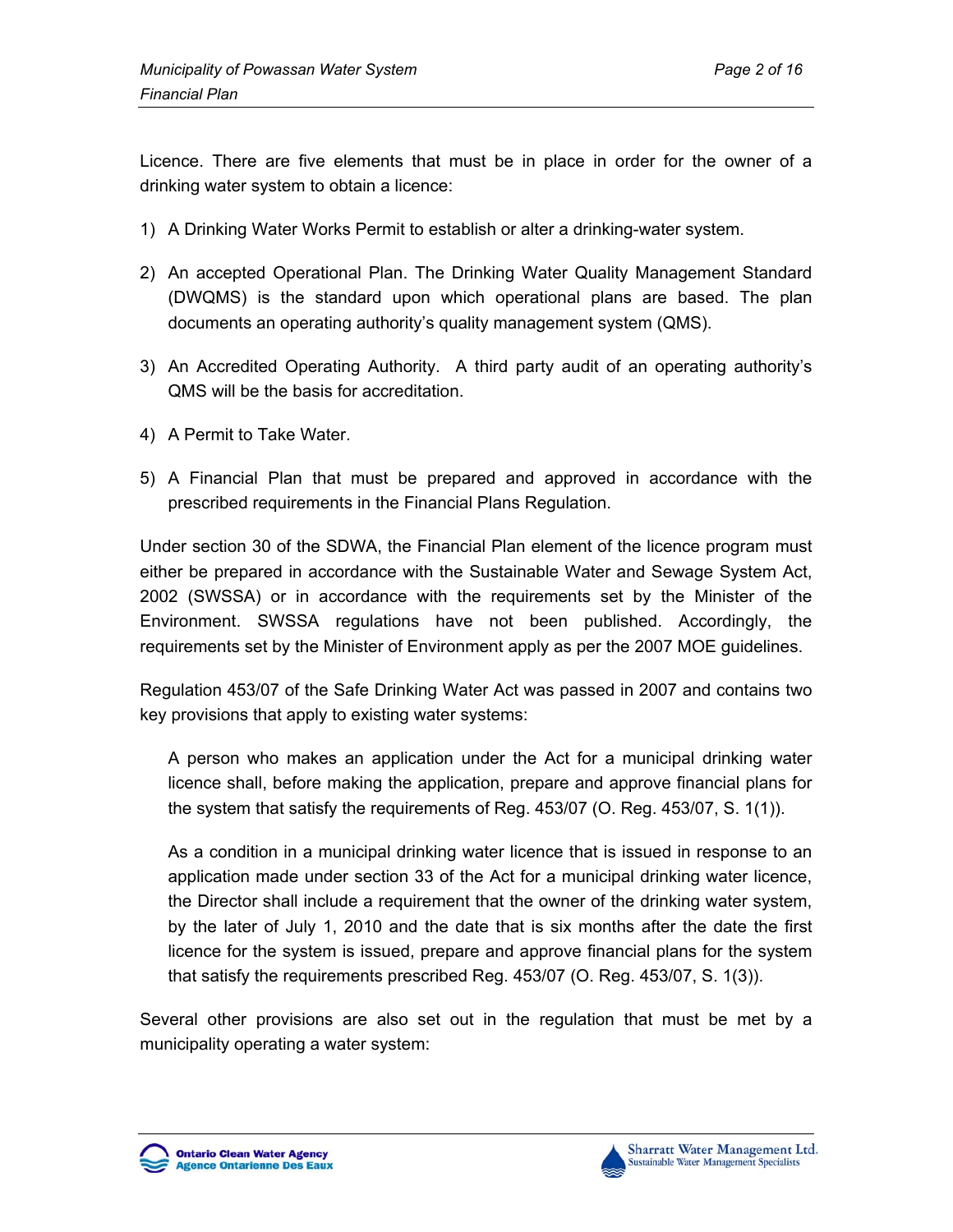- The Financial Plan must be approved by a resolution that is passed by the Council of the municipality.
- **The Financial Plan must apply to a period of at least six years.**
- The first year to which the Financial Plan must apply must be the later of July 1, 2010 or six months after the first licence for the system was issued.

Once a system is licensed, the municipality's Financial Plan is required to be updated every 5 years, in conjunction with every application for license renewal.

### **1.2 Additional Legislative Context to Financial Planning**

In June 2006, the Public Sector Accounting Board (PSAB) of the Canadian Institute of Chartered accountants approved new municipal financial accounting and reporting standards requiring that tangible capital assets (TCA), including components of water and wastewater systems, be included in municipal financial statements. The new accounting standard PS 3150 came into effect on January 1, 2009. This provides for a sharper focus on the depreciation of the capital asset base of the water and wastewater systems and the need to plan for renewal and replacement on a timely basis. This data is an integral component of the financial statements included in the Financial Plan.

The Clean Water Act 2006 targets the protection of drinking water supplies through the development of collaborative, locally driven, science and watershed based source protection plans. According to the MOE financial planning guidelines, Financial Plans should include source water protection costs related to the provision of water services. Utilities are encouraged to have, at minimum, estimates of any current source protection costs as a separate cost item by the time that their Financial Plans are required in order to effectively align with the anticipated approval timelines for source protection plans (2010-2012).

In June 2007, the government of Ontario proposed a lead action plan. The Financial Plans regulation contains requirements for municipalities to include in their Financial Plans, the costs associated with replacing lead service pipes that are part of the drinking water system.

### **1.3 The Municipality of Powassan Water System**

The Powassan water system consists of a ground water well supply system consisting of two municipal wells and a water distribution system. A new water reservoir has been constructed and some distribution system upgrades have been completed in 2007-2009.



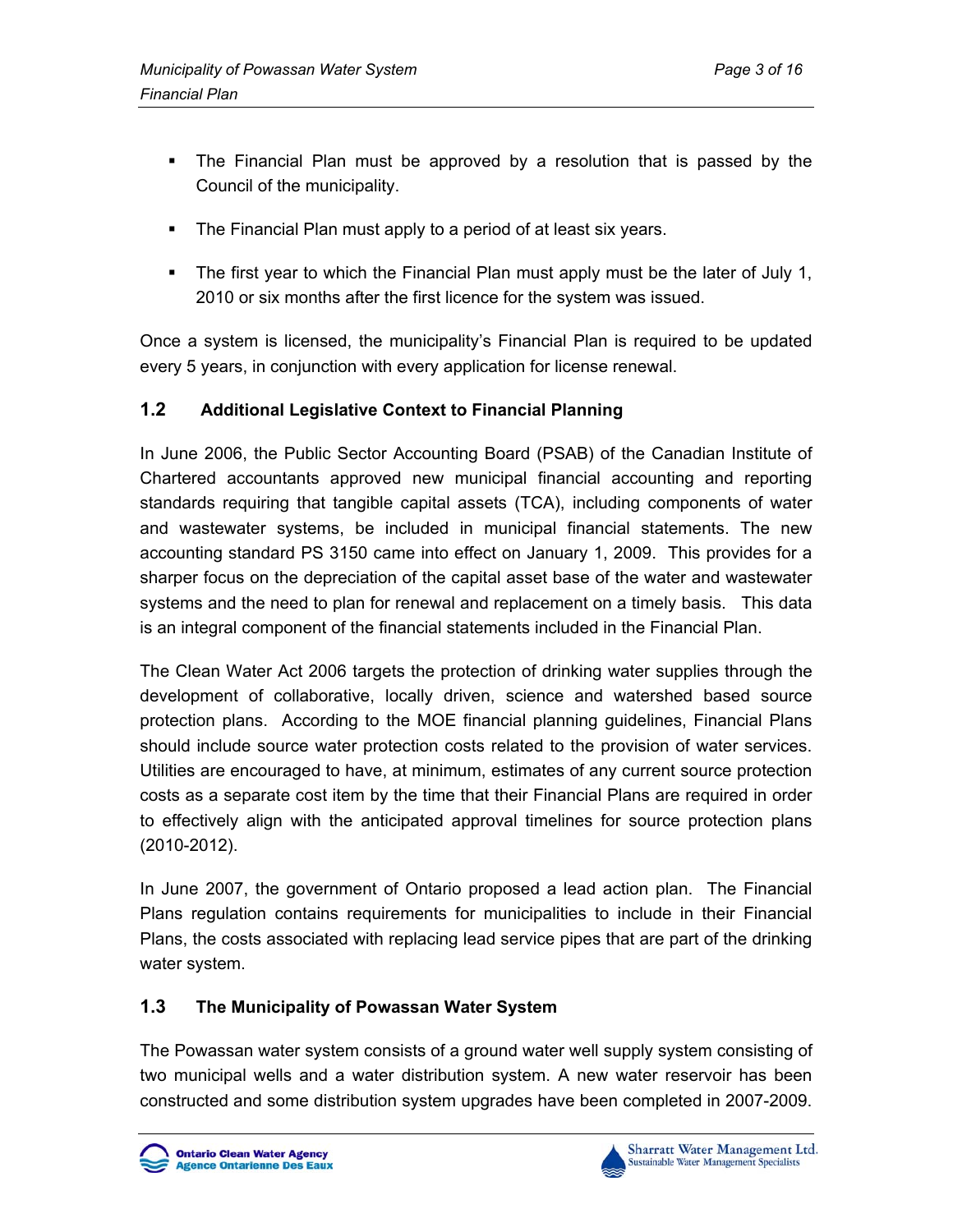The distribution system is comprised of a piping network of approximately 8.459 km in length. The drinking water system serves 484 users. A universal metering project is underway and will be completed shortly. All users will be charged according to metered usage commencing on January 1, 2011. The system is projected to grow by two customers per year.

## **2. Operating Plan**

The operating plan details the recurring operating costs and the capital investments costs required to sustain the drinking water systems. These costs have been developed using assumptions that are detailed in the FINAL RATE REPORT. Some key assumptions are detailed below.

### **2.1 Operations Expenses**

Operating costs such as labour, chemicals, insurance and other costs are projected to increase at 3% per year for the 2010-2016 period.

## **2.2 Capital and Major Maintenance Expenses**

Capital renewal and major maintenance costs have been projected to 2044 and funding needs to 2044 have been included in the rates for 2010-2016. The intent is to ensure that funding will be available for the projected capital costs when needed. Capital costs were projected to increase at 3% per year to cover inflation. The capital needs are set out in the FINAL RATE REPORT. Capital needs beyond 2044 should be considered in the next Financial Plan report due in 2015.

## **2.3 Debt Service / Repayment**

A water and wastewater system loan will be finalized in October 2010 to run for 15 years. The portion of this loan that is attributable to the water system is \$1.758 million. No other water system long term debt is anticipated until 2024.

### **2.4 Lead Replacement Costs**

There is no lead present in the system and as a result, no funds have been set aside for lead abatement.



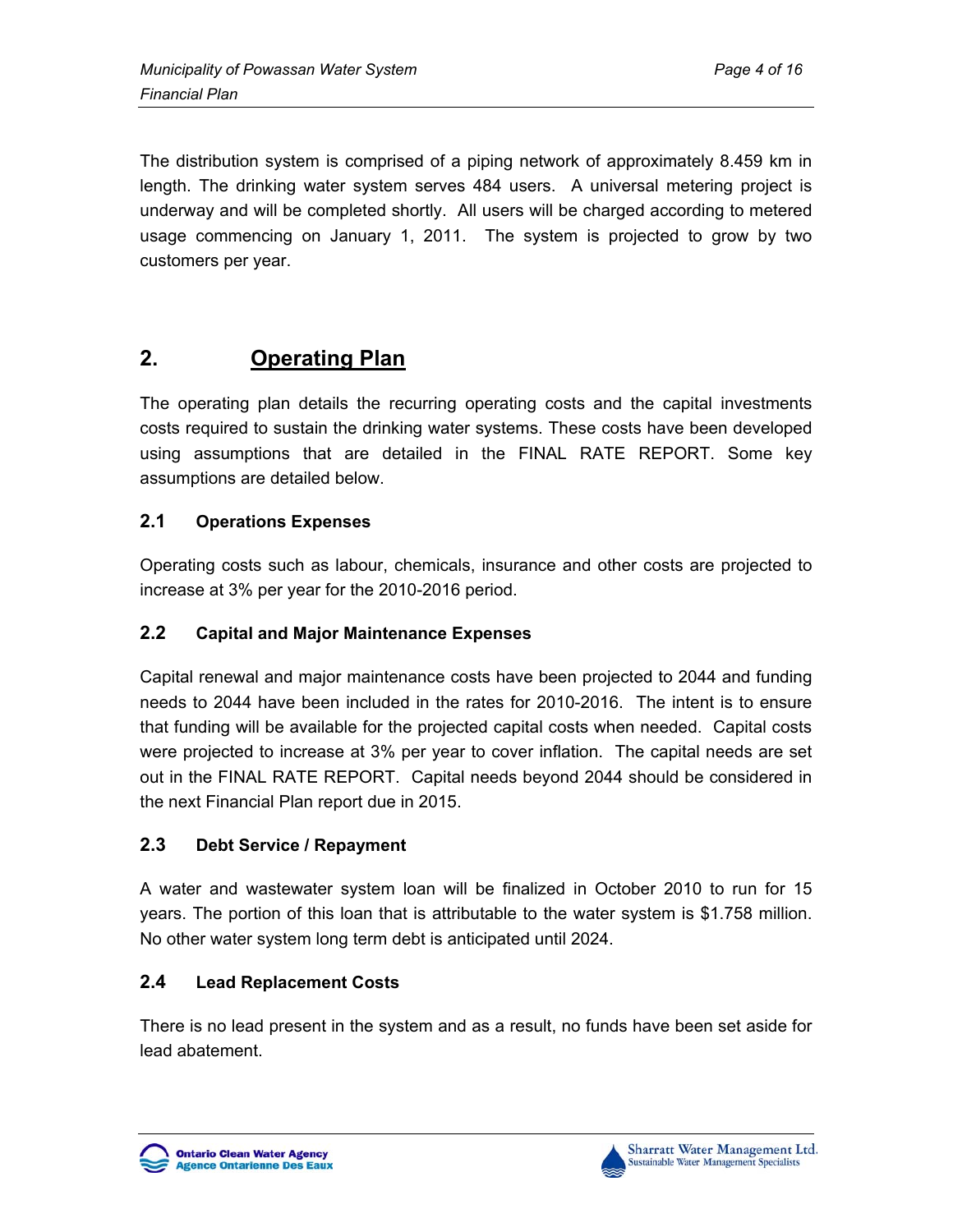## **2.5 Source Water Protection Costs**

Studies related to source protection are underway however no specific protection costs have been identified at this time for either system. Until such time as the source water protection initiative is better defined, we have not ventured to guess what such costs might be. This should be revisited at the time the Financial Plan is next updated in the year 2015.

## **3. Funding Plan**

The funding plan lays out a plan on how the Municipality will generate the required funds to meet the expenditure requirements detailed in the operating plan. The Funding Plan is detailed in the FINAL RATE REPORT. The funding plan proposed will rely on user fees (with some funds provided from connection charges and late payment charges), government funding and loans. Some key assumptions and results are presented below.

## **3.1 Government Grant**

The Township currently receives an Ontario Small Water Works Assistance Program (OSWAP) operating grant provided through a provincial program that helps reduce the cost of operating water systems with small number of users. This is projected to continue throughout the 2010-2016 period.

## **3.2 Debt**

The Municipality will be servicing an existing water and wastewater system loan which is scheduled to run from 2010 to 2024. The portion of this loan that is attributable to the water system is \$1.758 million.

## **3.3 Required User Fee**

Based on the current funding plan, the Powassan water rates are projected to increase at an average of 4.8% per annum for the 2010-2016 period. As of January 1, 2011, all users will be charged on a metered water use basis. The rate development process is set out in the FINAL RATE REPORT. Table 3.1 outlines the proposed rates.



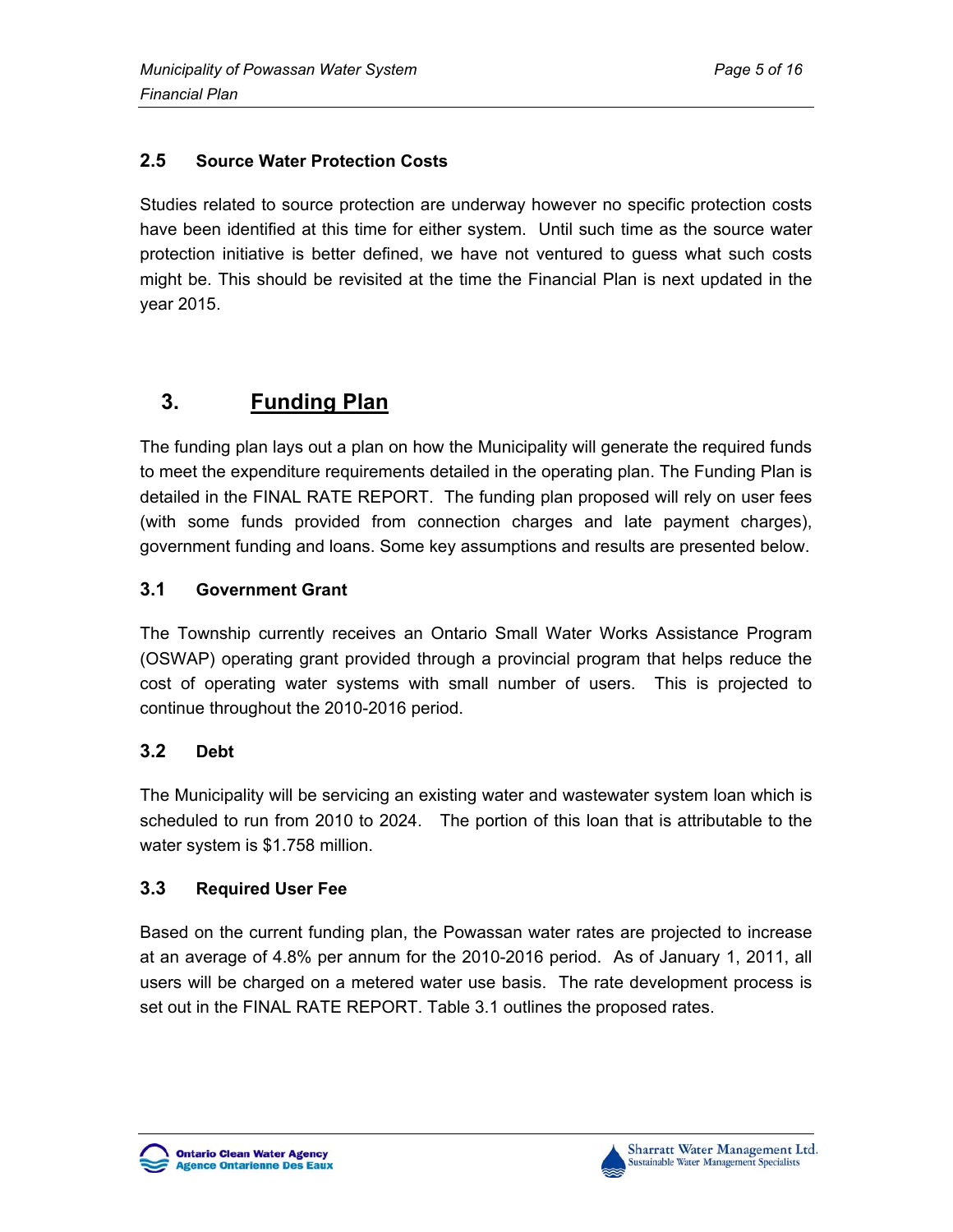|                               |      | 2011   | 2012   | 2013   | 2014   | 2015   | 2016   |
|-------------------------------|------|--------|--------|--------|--------|--------|--------|
| Metered Fixed per Month (\$)  |      |        |        |        |        |        |        |
| Meter Size (inches)           | 0.62 | 11.91  | 12.47  | 13.07  | 13.69  | 14.34  | 15.02  |
|                               | 0.75 | 11.91  | 12.47  | 13.07  | 13.69  | 14.34  | 15.02  |
|                               | 1    | 16.67  | 17.46  | 18.29  | 19.16  | 20.07  | 21.03  |
|                               | 1.5  | 21.44  | 22.45  | 23.52  | 24.64  | 25.81  | 27.03  |
|                               | 2    | 34.54  | 36.18  | 37.90  | 39.70  | 41.58  | 43.56  |
|                               | 2.5  | 83.36  | 87.32  | 91.47  | 95.82  | 100.37 | 105.13 |
|                               | 3    | 131.00 | 137.22 | 143.74 | 150.57 | 157.72 | 165.21 |
| <b>Volumetric Charge (\$)</b> |      |        |        |        |        |        |        |
| Per 1,000 gallons             |      | 11.52  | 12.03  | 12.56  | 13.12  | 13.70  | 14.31  |
| Per cubic meter               |      | 2.53   | 2.65   | 2.76   | 2.89   | 3.01   | 3.15   |

#### **Table 3.1 Municipality of Powassan Proposed Water Rates 2011-2016 Inflated \$**

Under the proposed water rate structure a user with a standard .62 inch meter will pay in 2011 a fixed charge of \$11.91 per month plus a charge of \$2.53 for each cubic meter of water that passes through the water meter. Users with a larger meter size will pay a higher fixed charge.

# **4. Continuous Improvement**

The Financial Plan regulation requires that the Financial Plans be updated every 5 years, along with the request for application for the renewal of the Drinking Water Licence. This on-going update will assist in revisiting the assumptions made to develop the operating and funding plans as well as re-assessing the need for capital expenses.

# **5. Financial Plan Summary**

This section provides a summary of principal markers contained in the projected Financial Statements over 7 years (2010-2016) in compliance with O. Reg. 453. The detailed financial statements are set out in Section 6. The notes regarding the Financial Plan are presented at the end of the financial statement section.



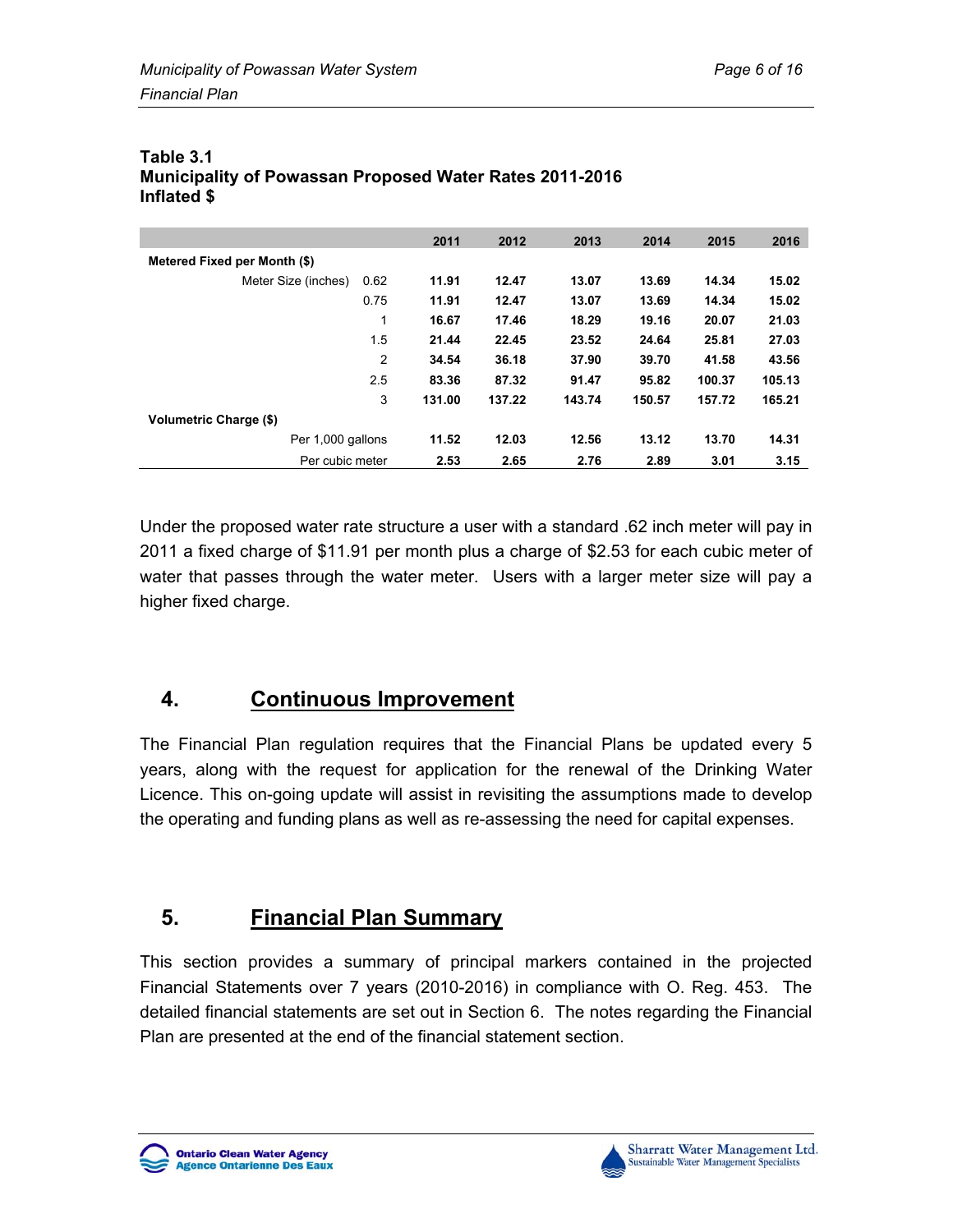## **5.1 Statement of Financial Position (Table 6.1)**

One important marker of the financial position of a water system is the net financial assets/debt. A positive number indicates that the system has the resources to deal with future capital and other needs. A negative number indicates that past capital and other investments must be financed from future revenues. The Powassan water system net financial assets are summarized in Figure 5.1.



The system is currently carrying substantial debt as a result of the construction of the reservoir and upgrades to distribution system undertaken in 2007-2009. However, the deficit will almost be eliminated by the end of 2016.

A second important marker is the total value of the water system assets such as wells, reservoirs and water lines. Consideration of the value of tangible capital assets is part of PSAB compliance. Water systems have a great deal of resources tied up in tangible capital assets and managing these assets is critical to maintaining current levels of service. Tangible capital assets are constantly decreasing in value as the assets age. This is termed amortization. An increase in tangible capital assets is an indication that new assets have been added to the water system



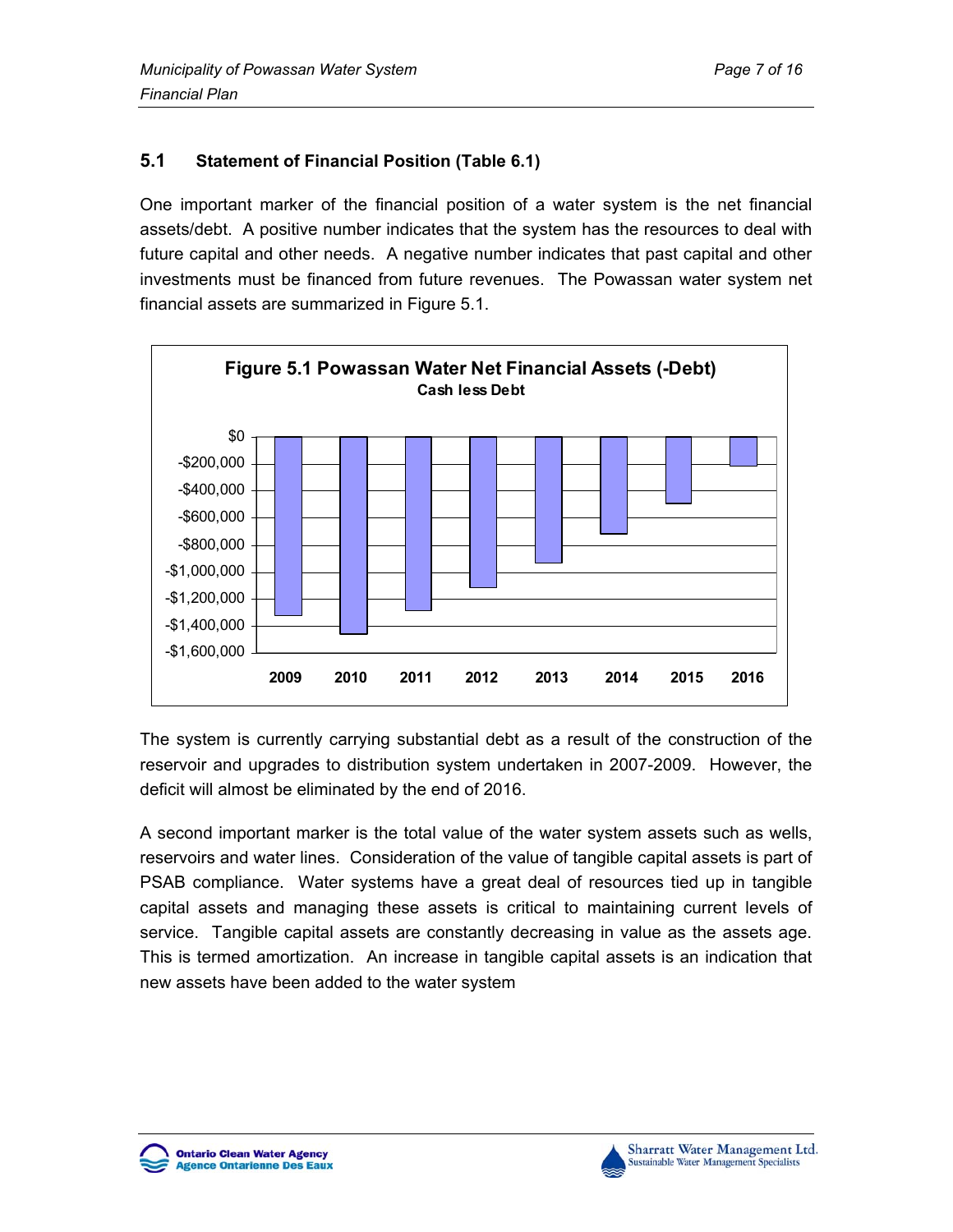

Figure 5.2 indicates that new assets were added in 2010 with the installation of water meters. After that there is a slow yearly decline representing the depreciation of existing assets and the fact that no new major asset are being planned up to 2016. Had this chart been prepared showing tangible capital assets from 2006 onward, it would have shown a large increase in the 2006 to 2009 period as major new assets such as the reservoir and distribution system upgrades were added to the system. Figure 5.2 indicates the need to maintain vigilance in managing the system's tangible capital assets. The Final Rate Study contains a plan to 2044 for maintaining these assets.

A third important marker is the accumulated surplus (Figure 5.3). It represents cash on hand plus the book value of assets less debt. A surplus indicates that the proposed rates are generating revenues to fund future operating and capital renewal requirements.

The water system is showing positive numbers. The combination of the book value of its assets plus cash on hand increasingly exceeds debt payable. The surplus doubles from 2009 to 2016.

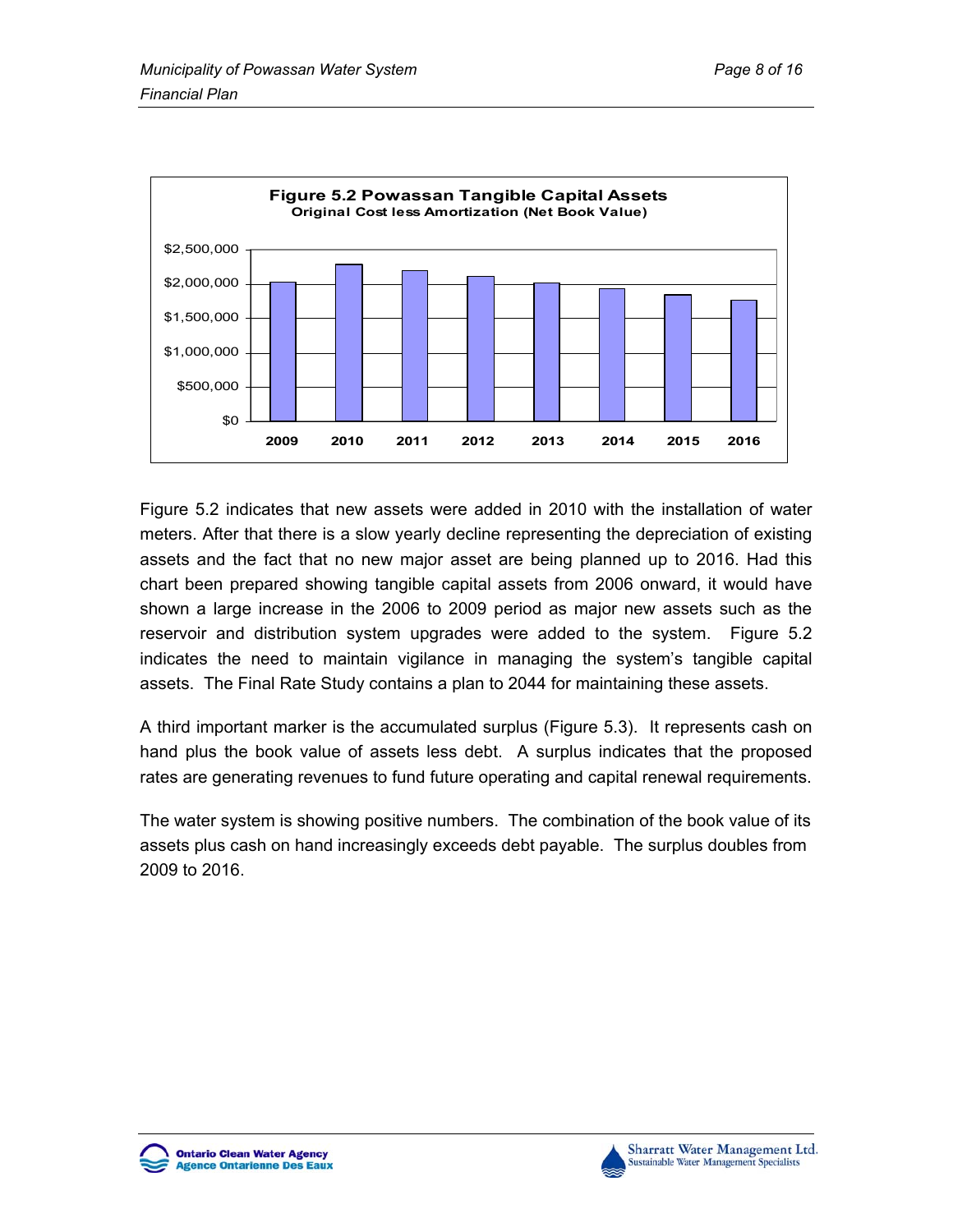

### **5.2 Statement of Operations (Table 6.2)**

The statement summarizes the revenues and expenditures that include asset amortization and provides an indication of whether or not the assets of the system are being maintained.



As shown in Figure 5.4, the system's excess of revenues over expenses is positive from 2009 to 2016, indicating that the system and its asset base is being maintained, with





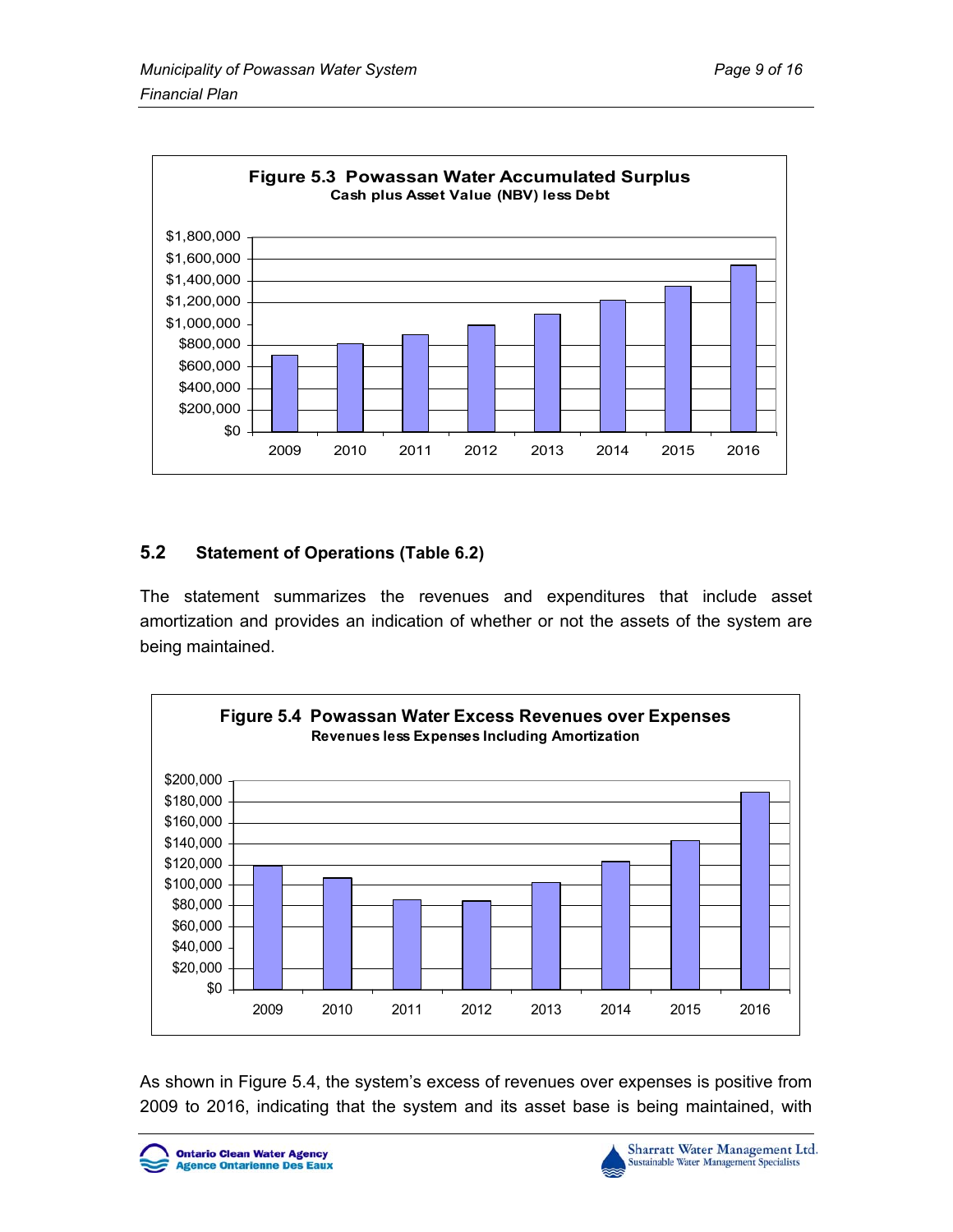funds left over to build reserves for future capital renewal or major maintenance expenditures. The numbers decline in 2011 and 2012. After that the surplus rises so that by 2016, it is 50% higher than it was in 2009.

## **5.3 Statement of Cash Flow (Table 6.3)**

This statement of cash flow shows how revenues are generated and spent from 2009 to 2016. The revenues include user fees and loans. The expenditures include operating expenses, interest, capital acquisitions and loan principal payment. Figure 5.5 indicates that the cash expenditures are positive throughout the 8 years period. The balance is drawn down in 2010 due the funding of the metering project, but rebuilds to nearly \$1 million by 2016. This cash balance will be used to fund future capital renewal and major maintenance projects.



### **5.4 Statement of Change in Net Financial Assets (Table 6.4)**

This statement provides an indication of where cash is being used. The cash balance is set out in Figure 5.1. The statement indicates that this deficit results from the acquisition of tangible capital assets in 2009 and 2010. The net financial asset total shows a quick recovery with the deficit almost eliminated by 2016.

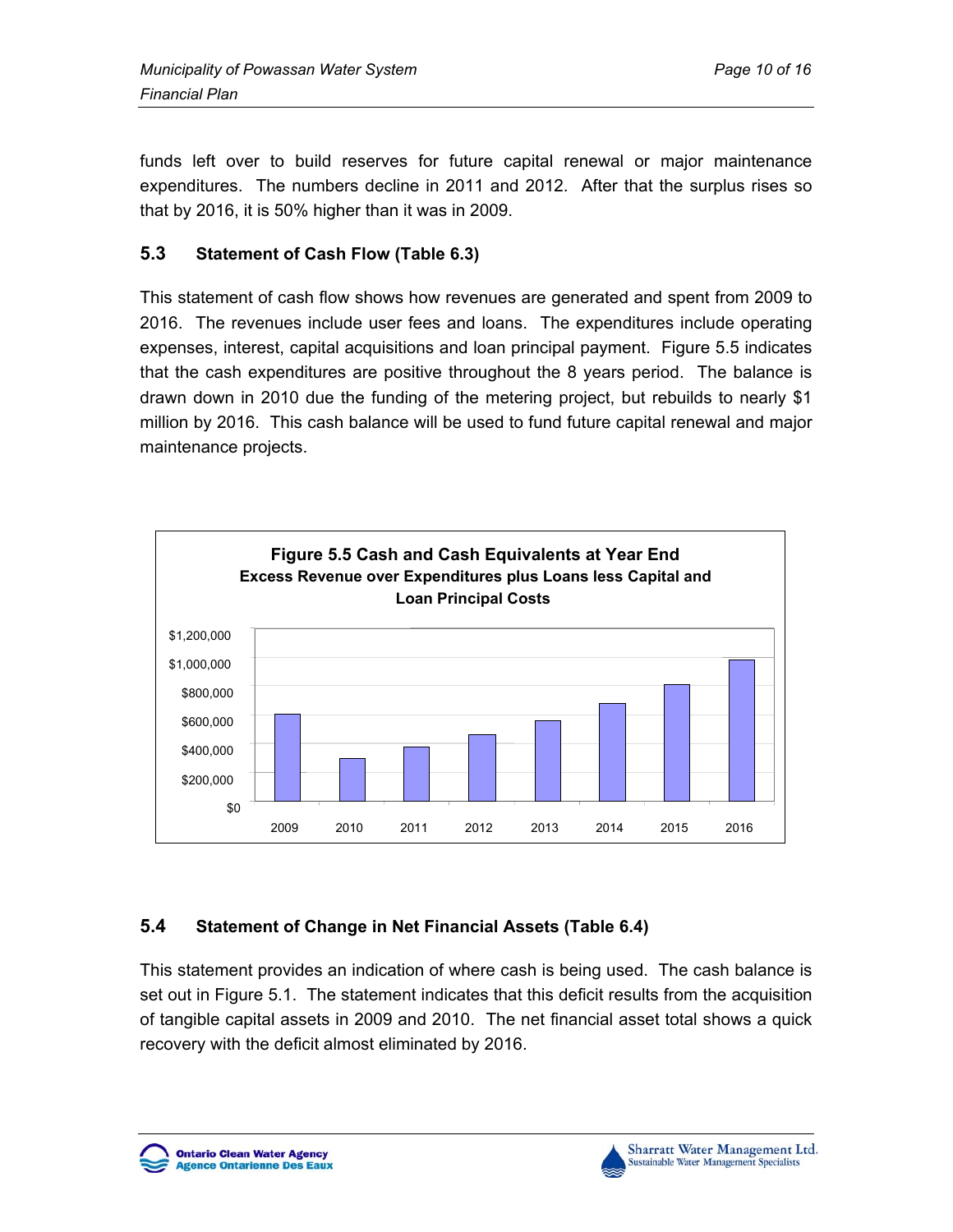## **5.5 Conclusion**

The financial statements reveal that the system is in sound condition, based on the implementing of the proposed rates and the identified long range capital renewal and major maintenance plan. The detailed financial statements that were the basis for the above summary are set out in the following pages.

## **6. Financial Statements**

The detailed financial statements are set out in the following pages.



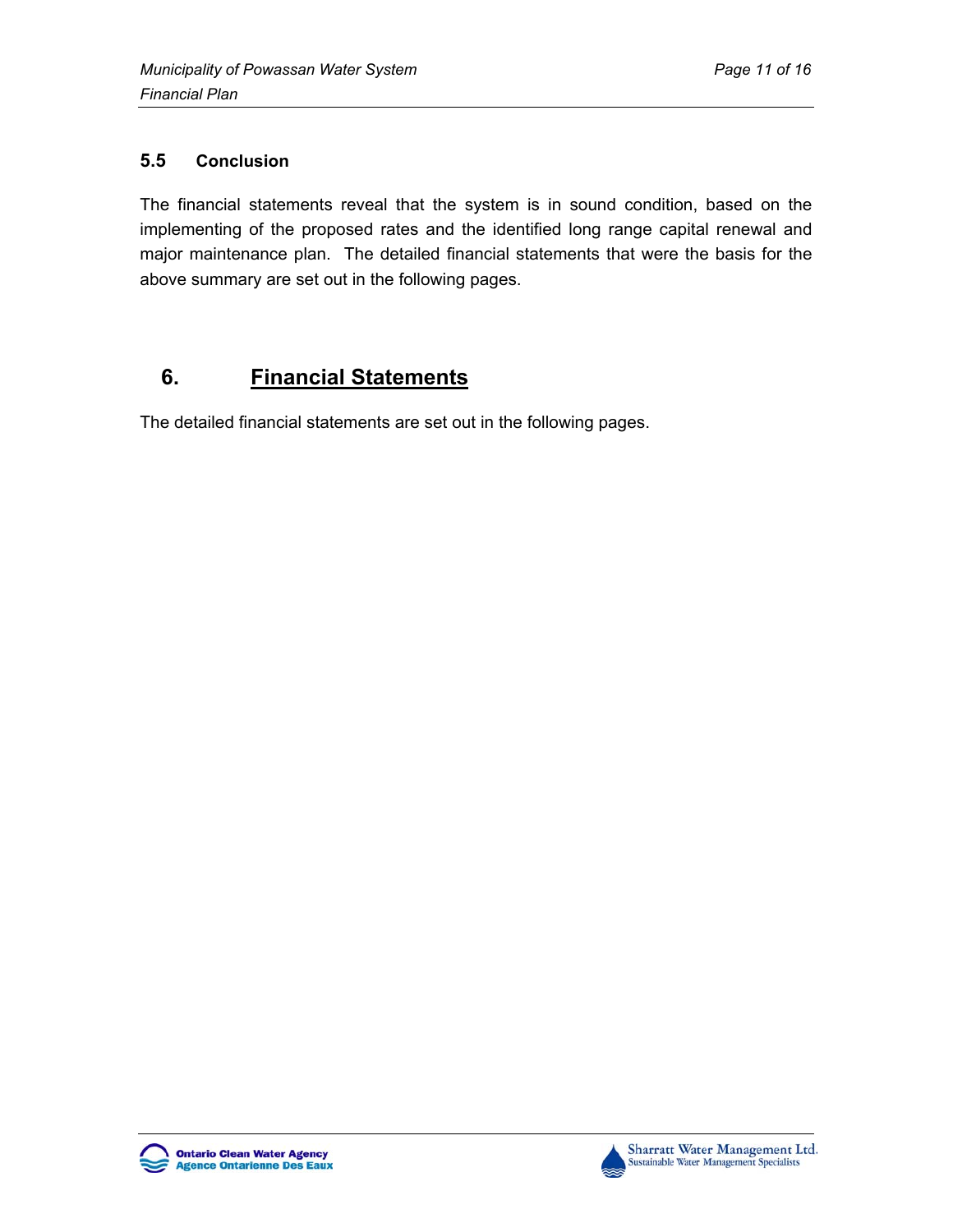#### *Table 6.1 Statement of Financial Position - Powassan Water System*

|                                           | 2009          | 2010          | 2011          | 2012          | 2013        | 2014        | 2015        | 2016        | <b>Notes</b> |
|-------------------------------------------|---------------|---------------|---------------|---------------|-------------|-------------|-------------|-------------|--------------|
| <b>Financial Assets</b>                   |               |               |               |               |             |             |             |             |              |
| Cash and Cash Equivalents                 | \$603,974     | \$294.702     | \$380.439     | \$462,522     | \$562,597   | \$678.158   | \$809,256   | \$983,135   | -1           |
| <b>Accounts Receivable</b>                | \$0           | \$0           | \$0           | \$0           | \$0         | \$0         | \$0         | \$0         |              |
| Deposits                                  | \$0           | \$0           | \$0           | \$0           | \$0         | \$0         | \$0         | \$0         |              |
| <b>Total Financial Assets</b>             | \$603,974     | \$294,702     | \$380,439     | \$462.522     | \$562,597   | \$678.158   | \$809,256   | \$983,135   |              |
| <b>Liabilities</b>                        |               |               |               |               |             |             |             |             |              |
| Accounts Payable (Capital)                | \$0           | \$0           | \$0           | \$0           | \$0         | \$0         | \$0         | \$0         |              |
| Debt Principal/Working Deficit            | \$1,928,304   | \$1,758,304   | \$1,671,642   | \$1,581,722   | \$1,492,381 | \$1,398,441 | \$1,300,215 | \$1,197,508 | 2            |
| Other liabilities                         | \$0           | \$0           | \$0           | \$0           | \$0         | \$0         | \$0         | \$0         |              |
| <b>Total Liabilities</b>                  | \$1,928,304   | \$1,758,304   | \$1,671,642   | \$1,581,722   | \$1,492,381 | \$1,398,441 | \$1,300,215 | \$1,197,508 |              |
| Tangible Capital Asset Under Construction | \$0           | \$0           | \$0           | \$0           | \$0         | \$0         | \$0         | \$0         |              |
| Net Financial Asset (-Debt)               | $-$1,324,330$ | $-$1,463,602$ | $-$1,291,203$ | $-$1,119,199$ | -\$929,784  | $-$720,283$ | $-$490,960$ | $-$214.373$ |              |
| <b>Non Financial Assets</b>               |               |               |               |               |             |             |             |             |              |
| <b>Tangible Capital Asset Cost</b>        | \$1,380,003   | \$2,478,008   | \$2,803,008   | \$2,803,008   | \$2,803,008 | \$2,803,008 | \$2,803,008 | \$2,803,008 | 3            |
| Changes in Tangible Capital Assets - Cost | \$1,098,005   | \$325.000     | \$0           | \$0           | \$0         | \$0         | \$0         | \$0         | 4            |
| Tangible Capital Asset Under Construction | \$0           | \$0           | \$0           | \$0           | \$0         | \$0         | \$0         | \$0         |              |
| Accumulated Amortization incl. Addition   | \$443,680     | \$522,517     | \$609,477     | \$696,438     | \$783,399   | \$870,360   | \$957,321   | \$1,044,282 |              |
| <b>Total Non Financial Assets</b>         | \$2,034,328   | \$2,280,491   | \$2,193,530   | \$2,106,569   | \$2,019,608 | \$1,932,647 | \$1,845,686 | \$1,758,726 |              |
|                                           |               |               |               |               |             |             |             |             |              |
| Accumulated Surplus/(deficit)             | \$709,998     | \$816,889     | \$902,328     | \$987,370     | \$1.089.825 | \$1,212,364 | \$1,354,727 | \$1.544.353 |              |

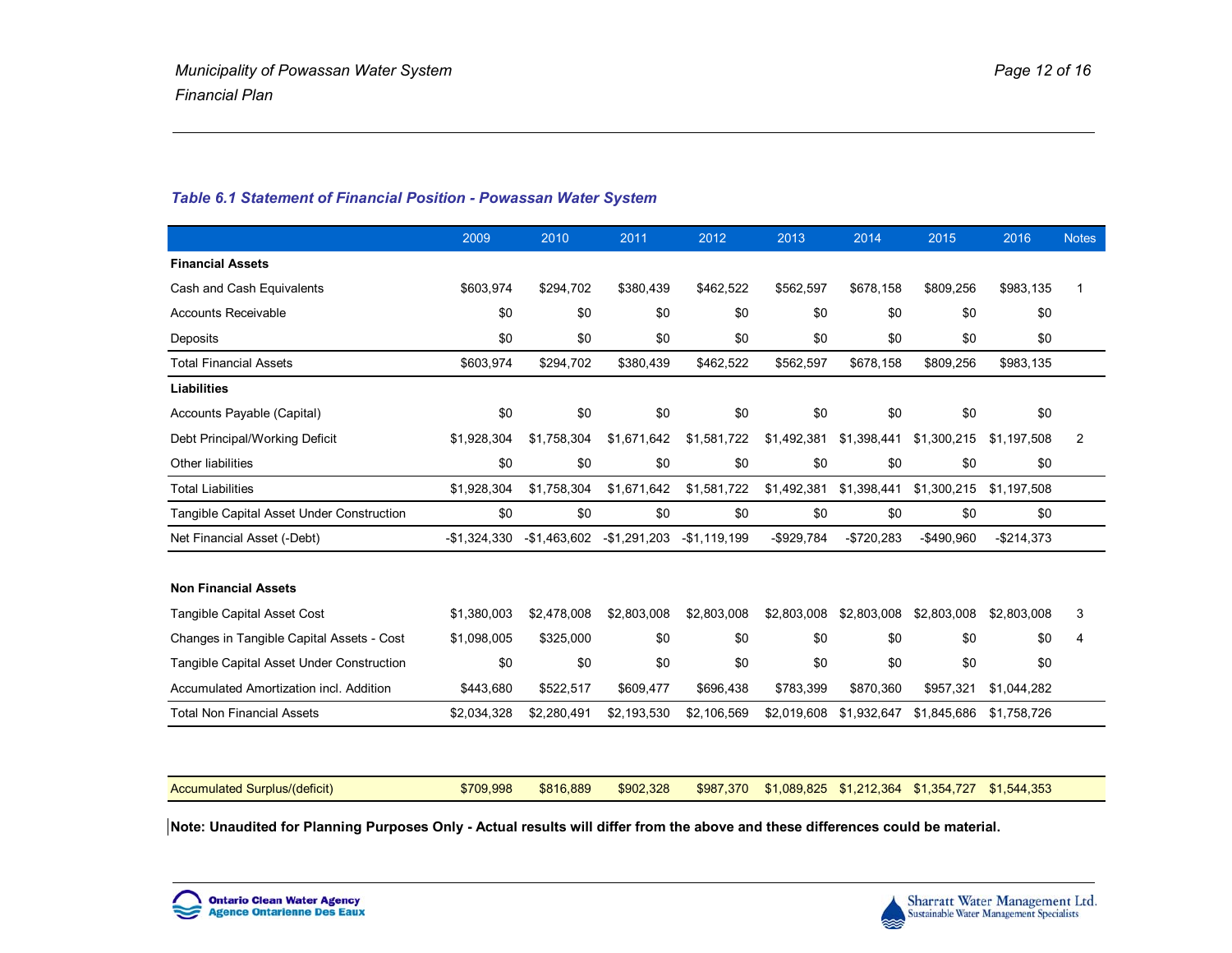|                                                 | 2009      | 2010      | 2011      | 2012      | 2013                              | 2014        | 2015        | 2016                    | <b>Notes</b>   |
|-------------------------------------------------|-----------|-----------|-----------|-----------|-----------------------------------|-------------|-------------|-------------------------|----------------|
| <b>Revenues</b>                                 |           |           |           |           |                                   |             |             |                         |                |
| <b>User Fees</b>                                | \$305,916 | \$368,904 | \$386,427 | \$404,782 | \$424,009                         | \$444,149   | \$465,247   | \$487,346               | 5              |
| <b>Connection Charges</b>                       | \$1,200   | \$2,000   | \$2,000   | \$2,000   | \$2,000                           | \$2,000     | \$2,000     | \$2,000                 |                |
| Operating Grants (OSWAP)                        | \$36,824  | \$36,824  | \$36,824  | \$36,824  | \$36,824                          | \$36,824    | \$36,824    | \$36,824                | 6              |
| <b>Other Revenues</b>                           | \$7,335   | \$2,000   | \$2,000   | \$2,000   | \$2,000                           | \$2,000     | \$2,000     | \$2,050                 | $\overline{7}$ |
| Interest Income                                 | \$8,868   | \$0       | \$10,315  | \$13,315  | \$16,188                          | \$19,691    | \$23,736    | \$28,324                | 8              |
| <b>Total Revenues</b>                           | \$360,143 | \$409,728 | \$437,565 | \$458,922 | \$481,022                         | \$504,665   | \$529,806   | \$556,544               |                |
|                                                 |           |           |           |           |                                   |             |             |                         |                |
| <b>Expenses</b>                                 |           |           |           |           |                                   |             |             |                         |                |
| Operating                                       | \$154,963 | \$204,000 | \$196,947 | \$217,958 | \$226,566                         | \$234,224   | \$243,828   | \$227,734               | 9              |
| Debt Interest                                   | \$15,644  | \$20,000  | \$68,220  | \$68,960  | \$65,040                          | \$60,941    | \$56,654    | \$52,173                | 10             |
| Amortization                                    | \$70,711  | \$78,836  | \$86,961  | \$86,961  | \$86,961                          | \$86,961    | \$86,961    | \$86,961                |                |
| <b>Total Expenses</b>                           | \$241,317 | \$302,836 | \$352,128 | \$373,879 | \$378,567                         | \$382,125   | \$387,444   | \$366,868               |                |
| Excess of Revenues over Expenses before Other   | \$118,826 | \$106,892 | \$85,437  | \$85,042  | \$102,455                         | \$122,539   | \$142,363   | \$189,676               |                |
| Other                                           |           |           |           |           |                                   |             |             |                         |                |
| Government Transfers Related to Capital         | \$0       | \$0       | \$0       | \$0       | \$0                               | \$0         | \$0         | \$0                     |                |
| Developer In Kind                               | \$0       | \$0       | \$0       | \$0       | \$0                               | \$0         | \$0         | \$0                     |                |
| Excess of Revenues over Expenses                | \$118,826 | \$106,892 | \$85,437  | \$85,042  | \$102,455                         | \$122,539   | \$142,363   | \$189,676               |                |
|                                                 |           |           |           |           |                                   |             |             |                         |                |
| Accumulated Surplus (Deficit) Beginning of year | \$591,173 | \$709,999 | \$816,891 | \$902,328 | \$987,370                         | \$1,089,825 |             | \$1,212,364 \$1,354,727 |                |
| Accumulated Surplus (Deficit) End of Year       | \$709.999 | \$816,891 | \$902.328 |           | \$987,370 \$1,089,825 \$1,212,364 |             | \$1,354,727 | \$1,544,403             |                |

#### *Table 6.2 Statement of Financial Operations - Powassan Water System*

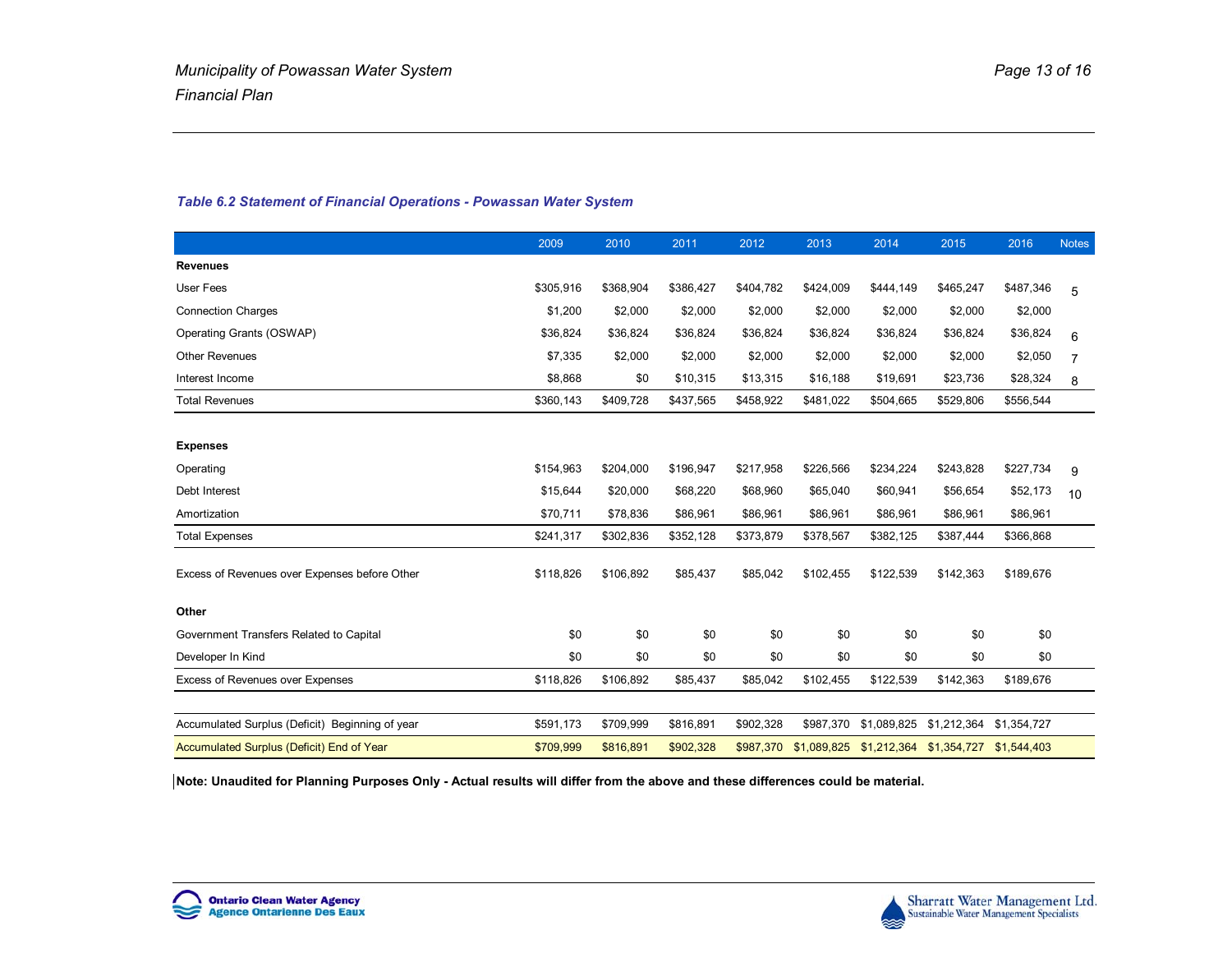#### *Table 6.3 Statements of Change in Cash Flow - Powassan Water System*

|                                                        | 2009        | 2010        | 2011      | 2012      | 2013      | 2014      | 2015      | 2016      | <b>Notes</b> |
|--------------------------------------------------------|-------------|-------------|-----------|-----------|-----------|-----------|-----------|-----------|--------------|
| <b>Operating Transactions</b>                          |             |             |           |           |           |           |           |           |              |
| <b>Total Revenues</b>                                  | \$351.275   | \$409,728   | \$427.251 | \$445.606 | \$464,833 | \$484,974 | \$506,071 | \$528,170 |              |
| Cash paid for Operating                                | \$154,963   | \$204,000   | \$174.442 | \$179.527 | \$184.783 | \$190,216 | \$195.834 | \$201.644 | 11           |
| Cash Paid for Major Maintenance                        | \$0         | \$0         | \$22,506  | \$38,431  | \$41,783  | \$44,007  | \$47,994  | \$26,090  | 12           |
| Cash paid for Financing                                | \$15,644    | \$20,000    | \$68,220  | \$68,960  | \$65,040  | \$60,941  | \$56,654  | \$52,173  | 13           |
| Excess of Revenues Over Expenses                       | \$180,669   | \$185,728   | \$162,083 | \$158,688 | \$173,227 | \$189,809 | \$205,588 | \$248,263 |              |
| <b>Deduct Non Cash Charges to Operations</b>           |             |             |           |           |           |           |           |           |              |
| Amortization                                           | \$0         | \$0         | \$0       | \$0       | \$0       | \$0       | \$0       | \$0       | 14           |
| <b>Others</b>                                          | \$0         | \$0         | \$0       | \$0       | \$0       | \$0       | \$0       | \$0       |              |
| Total                                                  | \$0         | \$0         | \$0       | \$0       | \$0       | \$0       | \$0       | \$0       |              |
| <b>Working Capital Items</b>                           |             |             |           |           |           |           |           |           |              |
| <b>Accounts Receivable</b>                             | \$0         | \$0         | \$0       | \$0       | \$0       | \$0       | \$0       | \$0       |              |
| Inventory                                              | \$0         | \$0         | \$0       | \$0       | \$0       | \$0       | \$0       | \$0       |              |
| Capital Work in Progress                               | \$0         | \$0         | \$0       | \$0       | \$0       | \$0       | \$0       | \$0       |              |
| Cash provided/used in Operating Transactions           | \$180,669   | \$185,728   | \$162,083 | \$158,688 | \$173,227 | \$189,809 | \$205,588 | \$248,263 |              |
| <b>Capital Transactions</b>                            |             |             |           |           |           |           |           |           |              |
| <b>Acquisition of TCAs</b>                             | \$1,098,005 | \$325,000   | \$0       | \$0       | \$0       | \$0       | \$0       | \$0       |              |
| Proceeds on Disposal of TCA                            | \$0         | \$0         | \$0       | \$0       | \$0       | \$0       | \$0       | \$0       |              |
| Cash provided/used in Capital Transactions             | \$1,098,005 | \$325,000   | \$0       | \$0       | \$0       | \$0       | \$0       | \$0       |              |
| <b>Investing Transactions</b>                          | \$0         | \$0         | \$0       | \$0       | \$0       | \$0       | \$0       | \$0       |              |
| Proceeds from Investments                              | \$8,868     | \$0         | \$10,315  | \$13,315  | \$16,188  | \$19,691  | \$23,736  | \$28,324  |              |
| Cash (used in) Provided by Investing Activities        | \$0         | \$0         | \$0       | \$0       | \$0       | \$0       | \$0       | \$0       |              |
| Cash Provided/used in Investing Transactions           | \$8.868     | \$0         | \$10,315  | \$13,315  | \$16,188  | \$19,691  | \$23,736  | \$28,324  |              |
| <b>Financing Transactions</b>                          | \$0         | \$0         | \$0       | \$0       | \$0       | \$0       | \$0       | \$0       |              |
| Proceeds from Debentures                               | \$975,260   | \$0         | \$0       | \$0       | \$0       | \$0       | \$0       | \$0       |              |
| Repayment of Long Term Debt                            | \$53,991    | \$170,000   | \$86,660  | \$89,920  | \$89,341  | \$93,940  | \$98,226  | \$102,708 | 15           |
| Cash Provided by/used in Financing Activities          | \$1,029,251 | \$170,000   | \$86,660  | \$89,920  | \$89,341  | \$93,940  | \$98,226  | \$102,708 |              |
| Increase (decrease) in Cash Equivalents                | \$12,801    | $-$309,272$ | \$85,738  | \$82,083  | \$100,075 | \$115,561 | \$131,098 | \$173,879 |              |
| Cash and Cash Equivalents at the beginning of the Year | \$591,173   | \$603,974   | \$294,702 | \$380,439 | \$462,522 | \$562,597 | \$678,158 | \$809,256 | 16           |
| Cash and Cash Equivalents at the End of the Year       | \$603.974   | \$294.702   | \$380.439 | \$462.522 | \$562.597 | \$678.158 | \$809.256 | \$983,135 |              |

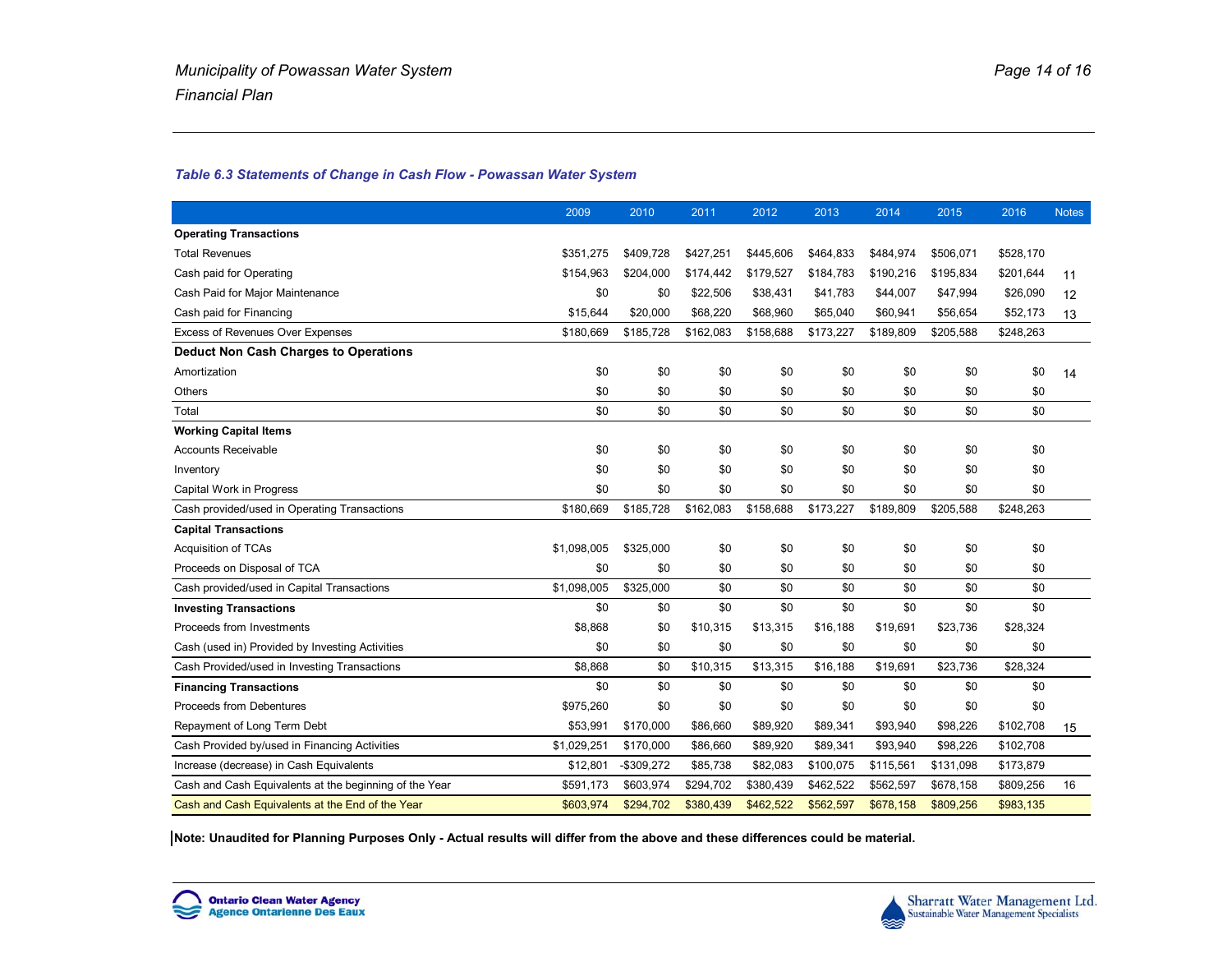#### *Table 6.4 Statements of Change in Net Financial Assets - Powassan Water System*

|                                                              | 2009          | 2010          | 2011          | 2012          | 2013          | 2014          | 2015          | 2016          | <b>Notes</b> |
|--------------------------------------------------------------|---------------|---------------|---------------|---------------|---------------|---------------|---------------|---------------|--------------|
| <b>Excess Revenues over Expenditures</b>                     | \$118,826     | \$106,892     | \$85,437      | \$85,042      | \$102,455     | \$122,539     | \$142,363     | \$189,676     |              |
| Amortization of Tangible Capital Assets                      | \$70,711      | \$78,836      | \$86,961      | \$86,961      | \$86,961      | \$86,961      | \$86,961      | \$86,961      |              |
| Proceeds on the Disposal of TCA's                            | \$0           | \$0           | \$0           | \$0           | \$0           | \$0           | \$0           | \$0           |              |
| Change in inventories, prepaid expenses and deferred charges | \$0           | \$0           | \$0           | \$0           | \$0           | \$0           | \$0           | \$0           |              |
| Loss (gain) on the sale of TCAs                              | \$0           | \$0           | \$0           | \$0           | \$0           | \$0           | \$0           | \$0           |              |
| Acquisition of TCAs                                          | \$1,098,005   | \$325,000     | \$0           | \$0           | \$0           | \$0           | \$0           | \$0           |              |
| Other                                                        | \$0           | \$0           | \$0           | \$0           | \$0           | \$0           | \$0           | \$0           |              |
|                                                              |               |               |               |               |               |               |               |               |              |
| Increase (-Decrease) in Net Financial Assets                 | $-$908,469$   | $-$139,272$   | \$172,398     | \$172,003     | \$189,416     | \$209,500     | \$229,324     | \$276,637     |              |
| Net Financial Assets, Beginning of Year                      | $-$ \$415,861 | $-$1,324,330$ | -\$1,463,602  | $-$1,291,204$ | $-$1,119,200$ | $-$ \$929,785 | $-$720,284$   | $-$490,961$   |              |
| Net Financial Assets, End of Year                            | $-$1,324,330$ | $-$1,463,602$ | $-$1,291,204$ | $-$1,119,200$ | $-$ \$929,785 | $-$720,284$   | $-$ \$490.961 | $-$ \$214,324 |              |

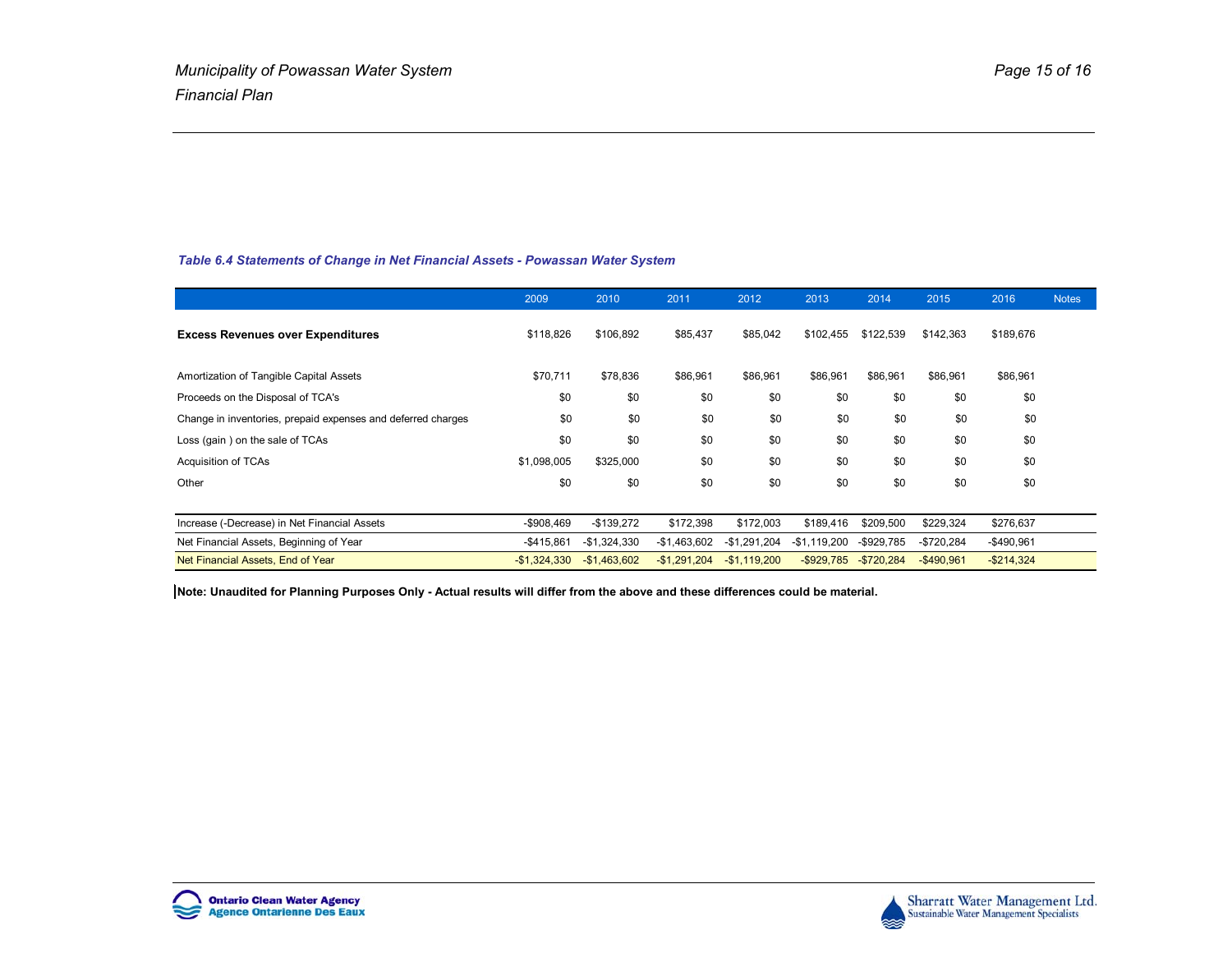#### Notes on the Powassan Water System Financial Plan

- 1. Cash equivalent is a reserve set aside for future capital renewal to 2039
- 2. This is a loan to cover the cost of constructing a new reservoir. The loan's final terms will be set in late 2010 and will run for 15 years.
- 3. Tangible capital assets acquired in the past were valued in 2010 cost and deflated to historic cost using the construction price index. Capital works are assumed to have no residual value when they have reached the end of their projected life set out in the September 10, 2010 rate study. Future capital works costs are 2010 costs inflated to future cost at an inflation rate of 3% per annum. Amortization was determined using the straight line method.
- 4. In 2009, the Municipality expanded its reservoir and in 2010 a meter project is underway.
- 5. User fee revenues are geared to providing a sustainable water service based on capital renewal projections to 2039 as set out in the September 10, 2010 rate study.
- 6. The system is assisted by an OSWAP provincial government grant intended to assist water users in small systems. It is assumed to continue though 2016.
- 7. Other revenues are late payment penalty charges.
- 8. This revenue is represented by the interest at 4.5% per annum earned on the reserve investments.
- 9. Operating costs are projected to increase at 3% for most items and 5% for energy.
- 10. These expenses are the interest paid for loans to carry the reservoir project. The loan will be finalized in late 2010 and run for 15 years.
- 11. Cash paid for operating includes the cost of paying for regular operating expenses assumed to inflate at 3% per a annum
- 12. These projects were identified as major maintenance in the September 10, 2010 Final Rate Report and are not capital according to PSAB definitions.
- 13. This is the interest paid on the water reservoir loan.
- 14. No amortization was included in the expense total and therefore none was deducted.
- 15. This is the principal on the water reservoir loan. \$100,000 was taken from the reserve in 2010 to pay down the principal plus the normal payment.
- 16. The opening cash position was based on an opening reserve balance of \$591,173 in 2009.

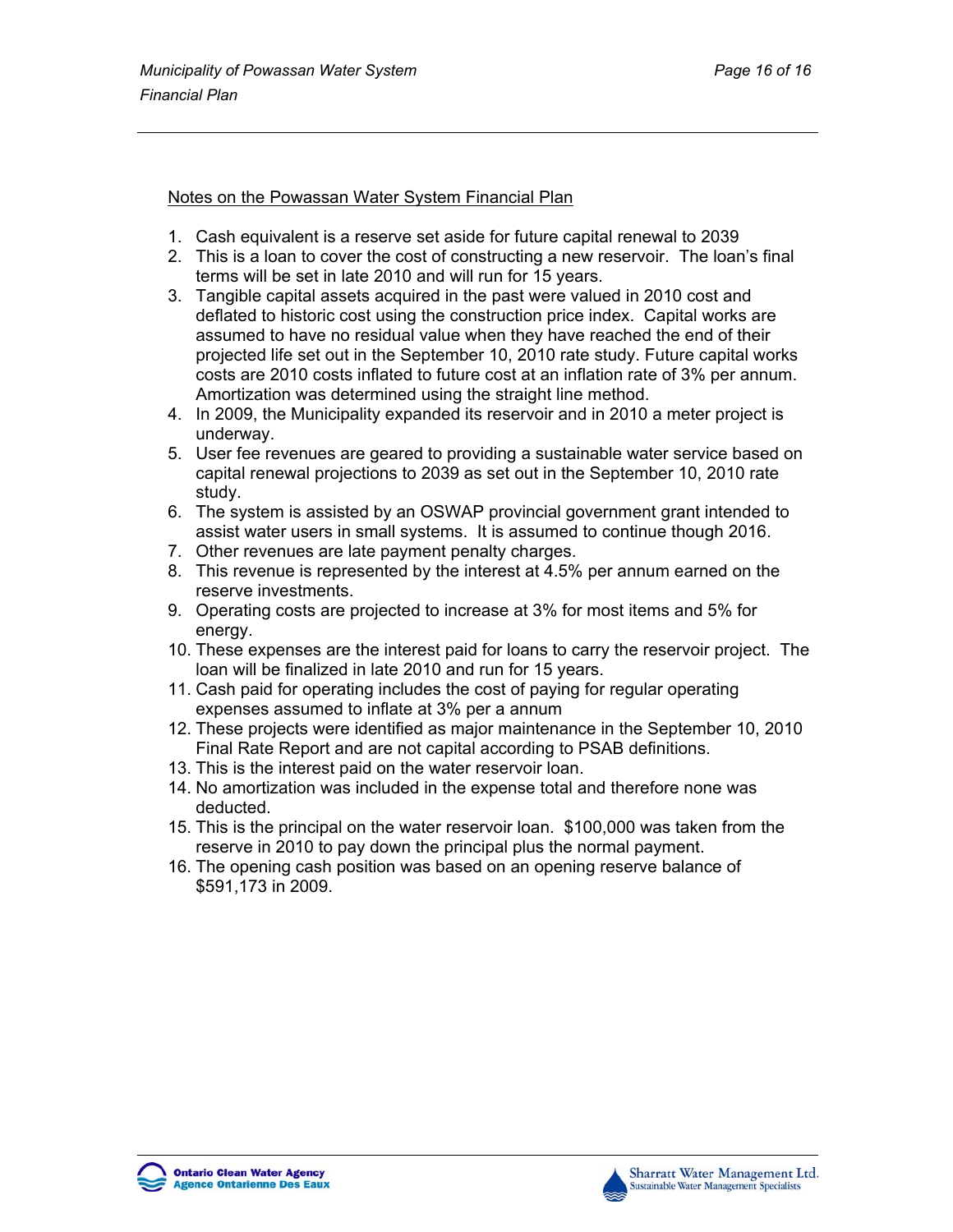# APPENDIX

# Copy of O. Reg 453/07 "Financial Plans"





Sharratt Water Management Ltd. Sustainable Water Management Specialists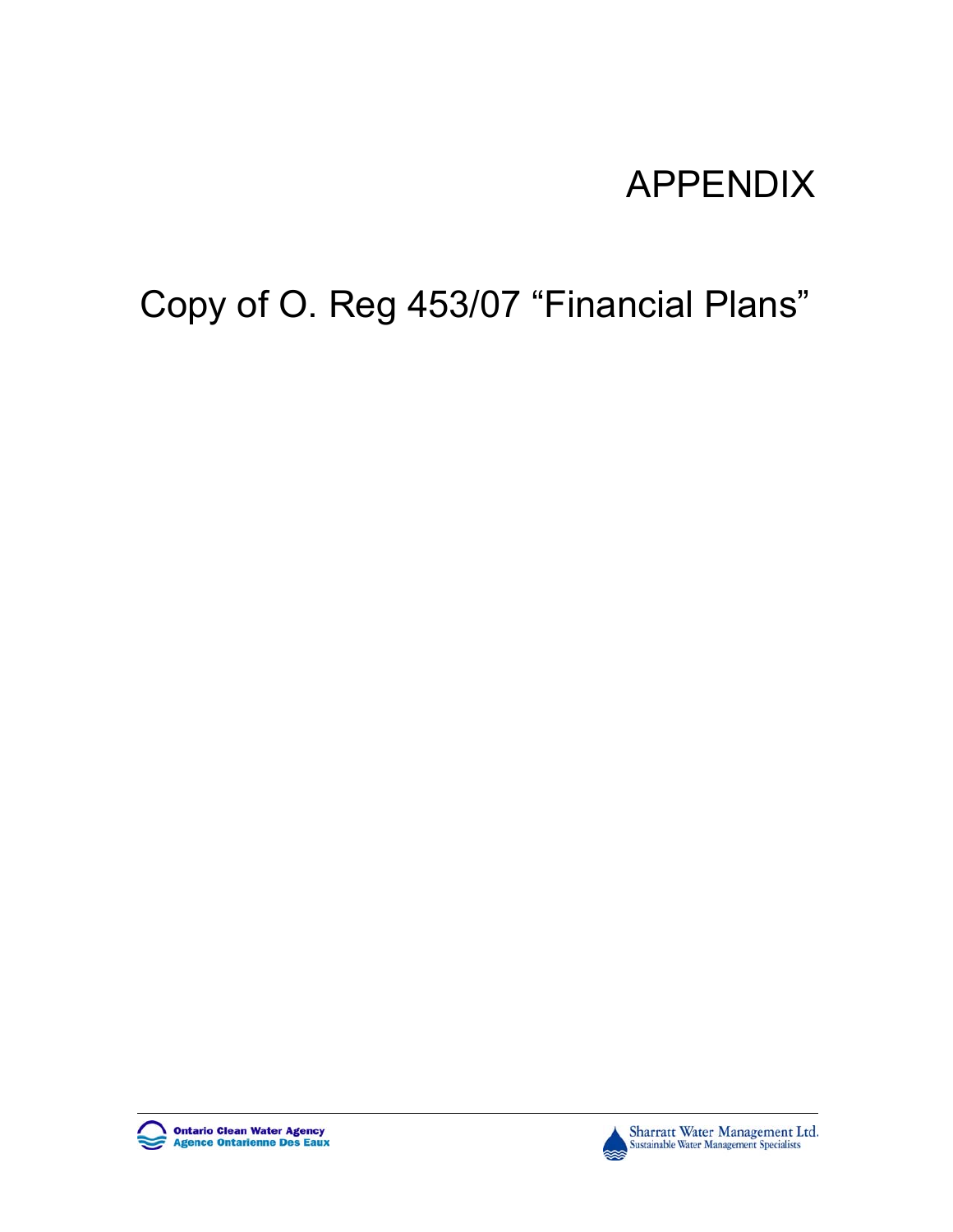#### **Safe Drinking Water Act, 2002**

#### **ONTARIO REGULATION 453/07**

#### **FINANCIAL PLANS**

**Consolidation Period:** From April 1, 2008 to the e-Laws currency date.

Last amendment: O. Reg. 69/08.

#### *This is the English version of a bilingual regulation.*

#### **Requirement to prepare financial plans**

**1.** (1) A person who makes an application under clause 32 (1) (b) of the Act for a municipal drinking water licence shall, before making the application, prepare and approve financial plans for the system that satisfy the requirements prescribed under section 2. O. Reg. 453/07, s. 1 (1).

 $(2)$  A person who makes an application under subsection 32 (4) of the Act for the renewal of a municipal drinking water licence shall, before making the application, prepare and approve financial plans for the system that satisfy the requirements prescribed under section 3. O. Reg. 453/07, s. 1 (2).

(3) As a condition in a municipal drinking water licence that is issued in response to an application made under section 33 of the Act for a municipal drinking water licence, the Director shall include a requirement that the owner of the drinking water system, by the later of July 1, 2010 and the date that is six months after the date the first licence for the system is issued, prepare and approve financial plans for the system that satisfy the requirements prescribed under section  $3.$  O. Reg.  $453/\overline{07}$ , s. 1 (3).

(4) The Director shall include, as a condition in a municipal drinking water licence, the requirement set out in subsection (3) in any amendments to a license made after the application, if the condition is not satisfied at the time when the amendment is made. O. Reg. 453/07, s. 1 (4).

#### **Financial plan requirements; new systems**

**2.** For the purposes of clause (b) of the definition of "financial plans" in subsection 30 (1) of the Act, the following requirements are prescribed for financial plans that are required by subsection 1 (1) to satisfy the requirements of this section:

- 1. The financial plans must be approved by a resolution that indicates that the drinking water system is financially viable and that is passed by,
	- i. the council of the municipality, if the owner of the drinking water system is a municipality, or
	- ii. the governing body of the owner, if the owner of the drinking water system has a governing body and is not a municipality.
- 2. The financial plans,
	- i. must include a statement that the financial impacts of the drinking water system have been considered, and
	- ii. must apply for a period of at least six years.
- 3. The first year to which the financial plan must apply is the year in which the drinking water system is expected to first serve the public.
- 4. For each year in which the financial plans apply, the financial plans must include details of the proposed or projected financial operations of the drinking water system itemized by,
	- i. total revenues, further itemized by water rates, user charges and other revenues,
	- ii. total expenses, further itemized by amortization expenses, interest expenses and other expenses,
	- iii. annual surplus or deficit, and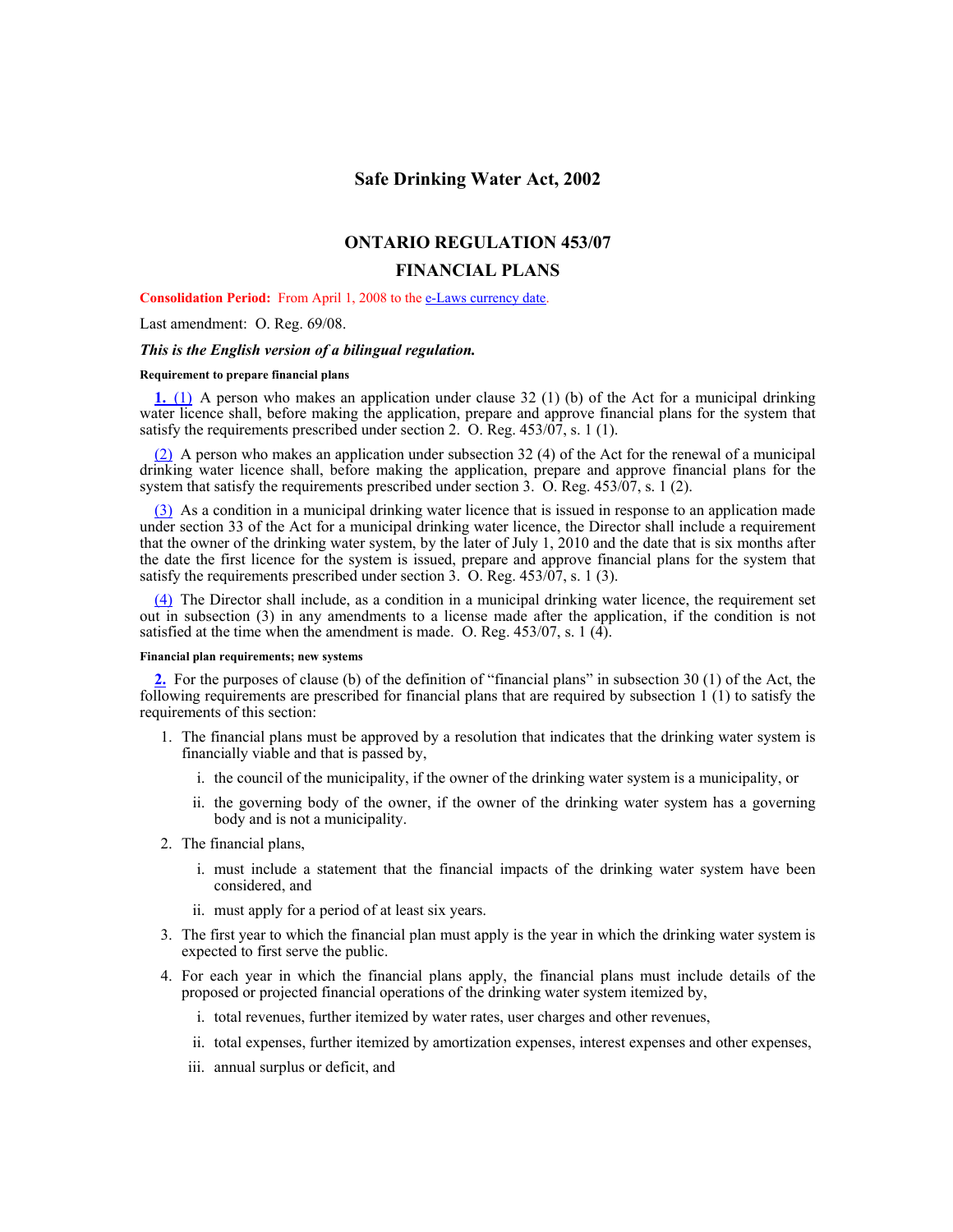- iv. accumulated surplus or deficit.
- 5. The owner of the drinking water system must,
	- i. make the financial plans available, on request, to members of the public who are served by the drinking water system without charge,
	- ii. make the financial plans available to members of the public without charge through publication on the Internet, if the owner maintains a website on the Internet, and
	- iii. provide notice advising the public of the availability of the financial plans under subparagraphs i and ii, if applicable, in a manner that, in the opinion of the owner, will bring the notice to the attention of members of the public who are served by the drinking water system.
- 6. The owner of the drinking water system must give a copy of the financial plans to the Ministry of Municipal Affairs and Housing. O. Reg. 453/07, s. 2.

#### **Financial plan requirements; licence renewal**

**3.** (1) For the purposes of clause (b) of the definition of "financial plans" in subsection 30 (1) of the Act, the following requirements are prescribed for financial plans that are required by subsection 1 (2) or a condition that is included in a municipal drinking water licence under subsection 1 (3) to satisfy the requirements of this section:

- 1. The financial plans must be approved by a resolution that is passed by,
	- i. the council of the municipality, if the owner of the drinking water system is a municipality, or
	- ii. the governing body of the owner, if the owner of the drinking water system has a governing body and is not a municipality.
- 2. The financial plans must apply to a period of at least six years.
- 3. The first year to which the financial plans must apply must be the year determined in accordance with the following rules:
	- i. If the financial plans are required by subsection 1 (2), the first year to which the financial plans must apply must be the year in which the drinking water system's existing municipal drinking water licence would otherwise expire.
	- ii. If the financial plans are required by a condition that was included in a municipal drinking water licence under subsection 1 (3), the first year to which the financial plans must apply must be the later of 2010 and the year in which the first licence for the system was issued.
- 4. Subject to subsection (2), for each year to which the financial plans apply, the financial plans must include the following:
	- i. Details of the proposed or projected financial position of the drinking water system itemized by,
		- A. total financial assets,
		- B. total liabilities,
		- C. net debt,
		- D. non-financial assets that are tangible capital assets, tangible capital assets under construction, inventories of supplies and prepaid expenses, and
		- E. changes in tangible capital assets that are additions, donations, write downs and disposals.
	- ii. Details of the proposed or projected financial operations of the drinking water system itemized by,
		- A. total revenues, further itemized by water rates, user charges and other revenues,
		- B. total expenses, further itemized by amortization expenses, interest expenses and other expenses,